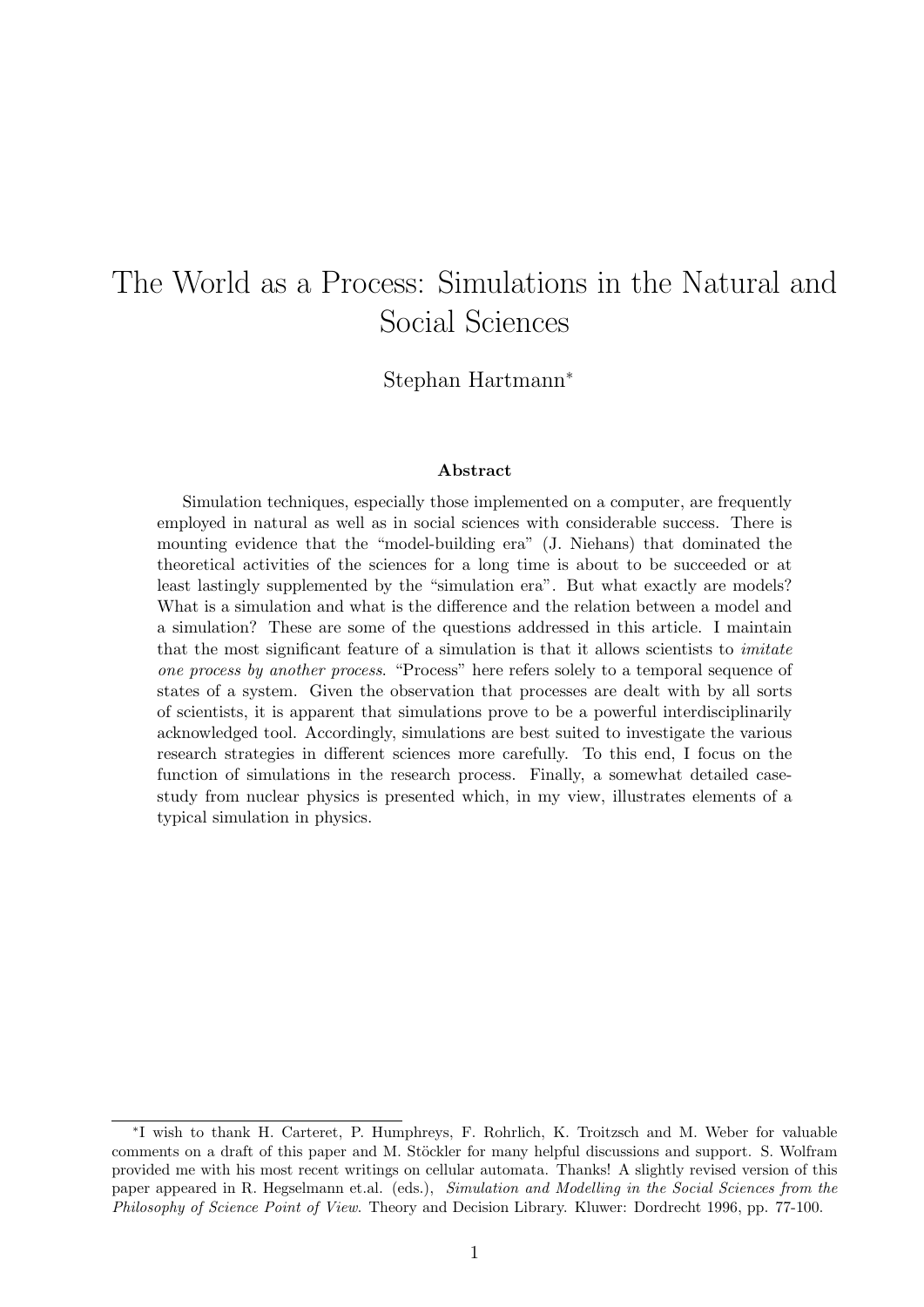# 1 Introduction

Major parts of current research in the natural and social sciences can no longer be imagined without simulations, especially those implemented on a computer, being a most effective methodological tool. Natural scientists simulate the formation and development of stars and whole galaxies [31], the detailed dynamics of violent high-energy nuclear reactions [6] as well as aspects of the intricate process of the evolution of life [15], while their colleagues in the social science departments simulate the outbreak of wars [25], the progression of an economy  $\lbrack 2\rbrack$  and decision procedures in an organization  $\lbrack 43\rbrack$  – to mention only a few. Recently, computer simulations even proved useful in moral philosophy<sup>1</sup>. In fact, there is almost no academic discipline without at least a little use for simulations.

Although simulations are therefore of considerable importance in science, philosophers of science have almost entirely ignored them. Only recently have whole articles and even conferences been devoted to their metatheoretical analysis<sup>2</sup>. There are, however, some interesting considerations on simulations scattered in the literature pre-dating the works cited above, such as the studies of M. Bunge<sup>3</sup>. Besides, a few scientists working actively with simulations made some more general remarks – mostly in the introductory part of their papers – on the scope and function of simulations<sup>4</sup>.

But why should a philosopher of science be interested in simulations at all? I see three main reasons: Firstly, in order to formulate a "theory of science" (R. Giere [18]) one cannot ignore simulations, for they are too important a tool for today's scientists. Secondly, as F. Rohrlich and others [29] have emphasized, computer simulations provide "a qualitatively new and different methodology . . . that . . . lies somewhere intermediate between traditional theoretical physical science and its empirical methods of experimentation and observation"<sup>5</sup> for the sciences: numerical experimentation.<sup>6</sup> It is the task of the philosopher of science to elaborate this claim. Thirdly, since simulations are used by natural as well as by social scientists, they are best suited to compare critically the different respective methodological strategies.

It is thus worth asking how and why scientists use simulations, what *function* they have in the research process and what their respective advantages and disadvantages are. The purpose of this article is to provide a provisionary account to this task. I shall stress here that it is definitely not my aim to urge social scientists simply to copy the blessed methods of their colleagues in the, say, physics departments and everything will be fine.<sup>7</sup> This is  $-$  I hold – not appropriate; first of all, every science has its own methods *sui generis*<sup>8</sup>. Instead,

<sup>&</sup>lt;sup>1</sup>See R. Hegselmann's contribution in this volume and references cited therein.

<sup>2</sup>See the recent work by P. Humphreys [28, 29, 30] and F. Rohrlich [40]. R. Laymon [33] discusses the role of idealizations and approximations in computer simulations.

 ${}^{3}$ See [9] and [8], p. 266.

<sup>&</sup>lt;sup>4</sup>A collection of case-study simulations taken from the social and administrative sciences including some useful methodological analyses can be found in [19].

<sup>5</sup> [40], p. 507

<sup>6</sup> I will come back to this in Sec. 3.

<sup>&</sup>lt;sup>7</sup>I will leave unanswered the question as to whether scientists really need the advice of a philosopher at all, see [27].

<sup>&</sup>lt;sup>8</sup>It is a common complaint that current philosophy of science has been developed taking physics [22], or even theoretical physics as the paradigmatic science [13, 16, 17, 20]. Although analyzing physics is surely worth doing, focusing too strongly on it is not without dangers. It is definitely not obvious that, for example,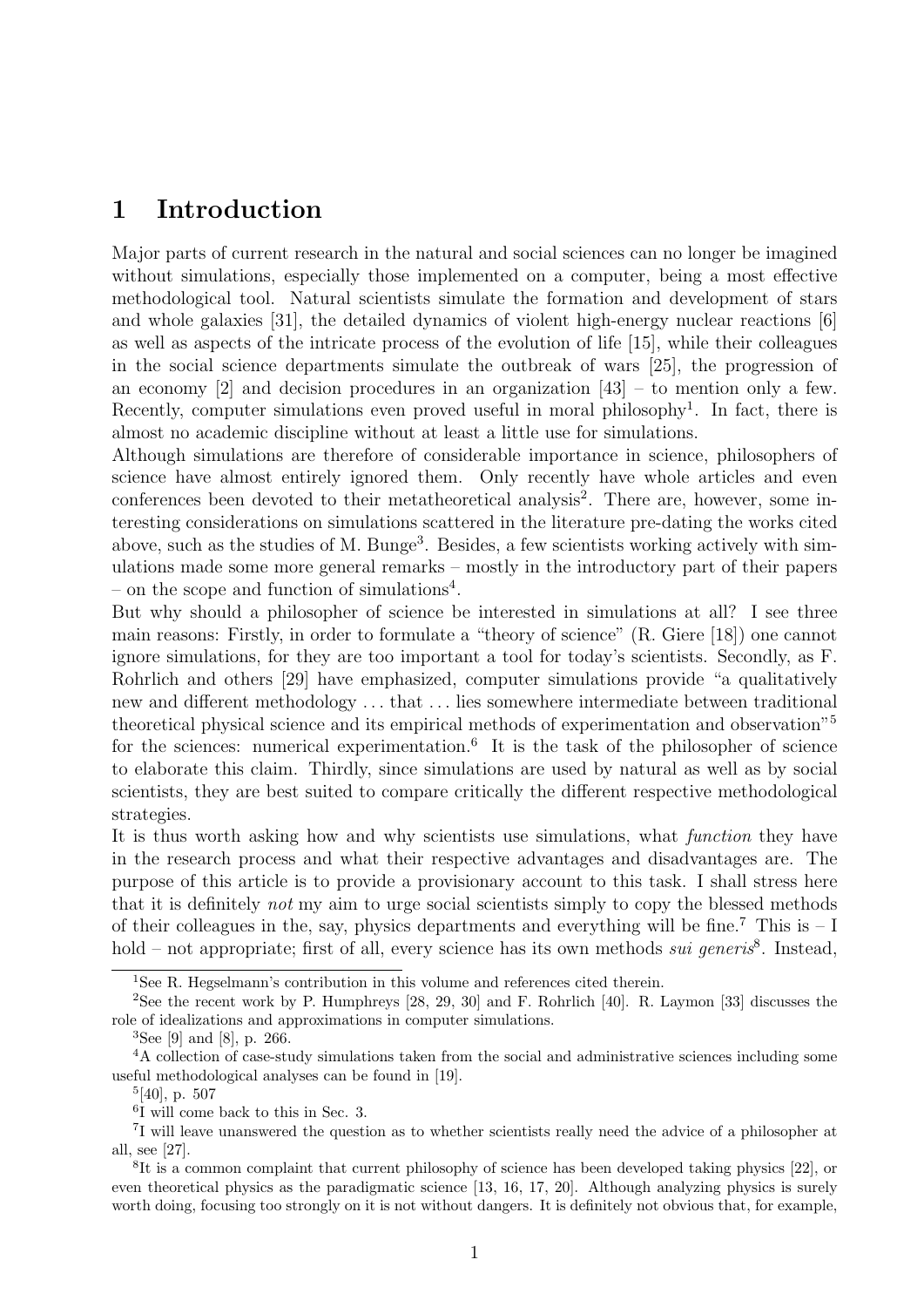I suggest we first describe carefully, and thus take seriously, what working scientists actually do. In this context it is worth considering structures of typical problems, exemplary research strategies, the status of empirical tests etc. in the different sciences independently. Later on, ambitious methodologists might reach for "unified" models which fit many sciences. For our purpose, simulations are a good starting point to compare the research strategies of various sciences since the simulation method has become such a generally acknowledged tool. The term "simulation" has many facets and is used with various meanings [19, 28]. In the following I can only focus on some of them. More specifically, I shall not be concerned with what I call *experimental simulations*. In an experimental simulation a real physical (or biological) process is imitated by another real physical (or biological) process. As an example take the endeavours of M. Eigen and his collaborators to mimick processes which presumably occurred in the early stages of the evolution of life in a specially prepared reactor [15]. Theoretical simulations (that I shall call "simulations" in the remainder of the paper for the sake of brevity), on the other hand, are closely related to theoretical models, as will be pointed out in the next section. These simulations are usually carried out on a computer. The remaining paper is organized as follows. Sec. 2 deals with the relation between theoretical models and simulations; in this context a definition of the term "simulation" is suggested and confronted with other proposals recently given in the literature. Sec. 3 focuses on the various functions of simulations in the everyday research process. I point out those functions of simulations which are more important for social scientists than for natural scientists and vice versa. In Sec. 4, a typical simulation from physics is presented and analyzed in order to identify some of the characteristic features of simulations in physics.<sup>9</sup> Finally, Sec. 5 summarizes our main results.

# 2 Models and Simulations

Models and simulations are apparently closely related. But what is the exact relation between both scientific tools? In order to clarify this question, I shall first make some general remarks about theoretical models<sup>10</sup> (Sec. 2.1). Subsequently, I propose a definition of the term "simulation" and confront it with another suggestion given in the literature (Sec. 2.2).

## 2.1 Models . . .

In his "History of Economic Thought", J. Niehans claims that in 1894 the "era had began in which scientists interpreted their activity as model building."<sup>11</sup> In this very year, H. Hertz published his famous book "Principles of Mechanics". Therein the famous physicist writes:

metatheoretical insights which were inspired by physics also make sense in other sciences. I would like to remind the reader of the various attempts to make economics fit Lakatos' methodology of scientific research programmes, see [14]; for a critical discussion [22], pp 192.

<sup>&</sup>lt;sup>9</sup>I have chosen this physics case-study for two reasons. One is expertise (or better non-expertise), the other is that there are already many detailed social science simulations presented in this volume.

 $10$ In the remainder I will drop the attribute "theoretical" for I am here only interested in this special sub-category of models. For a discussion of other types of models see [18, 34] and references cited therein.

 $11$ [37], p. 313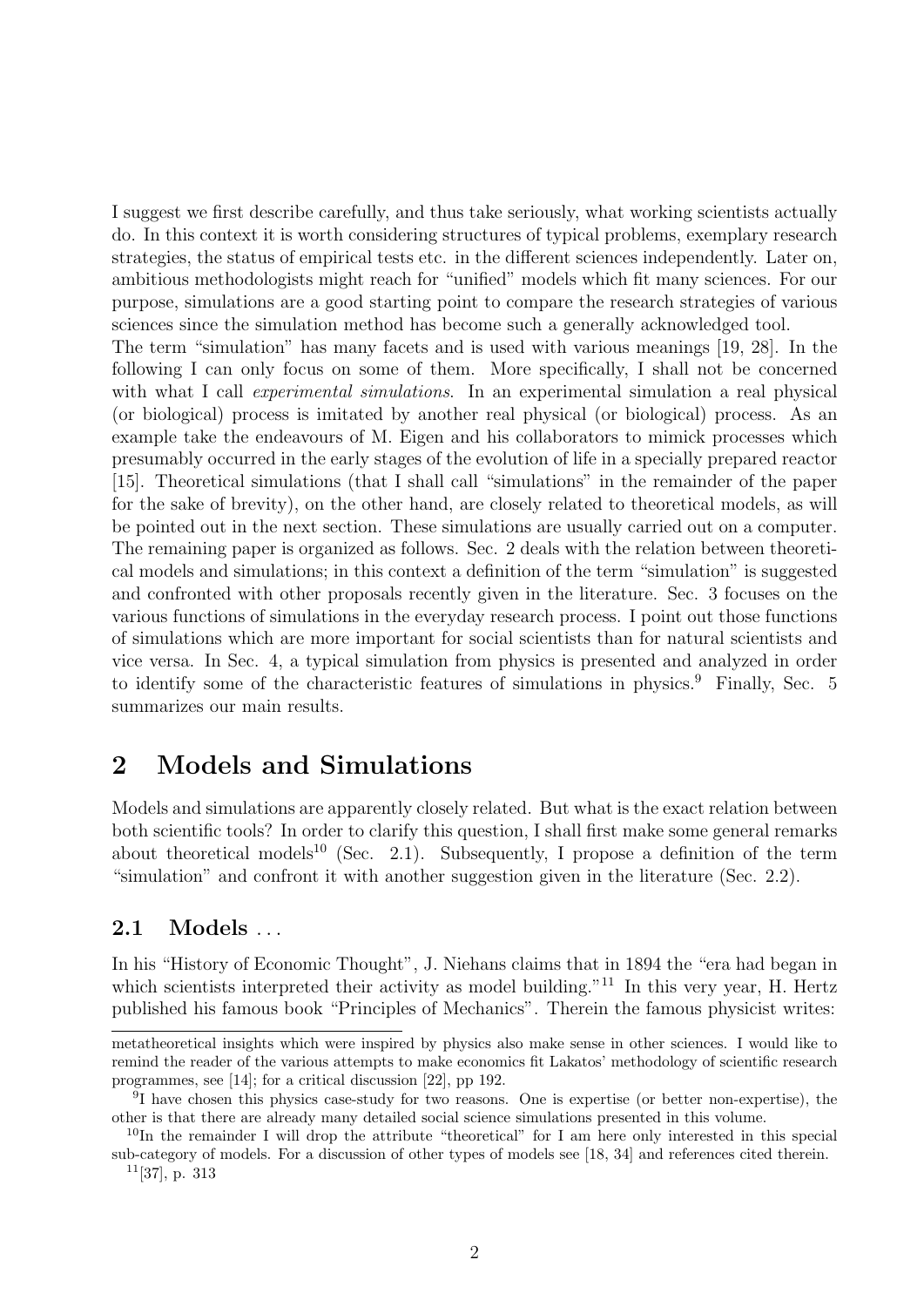We make for ourselves internal images or symbols of the external objects, and we make them in such a way that the consequences of the images that are necessary in thought are always images of the consequences of the depicted objects that are necessary in nature ... Once we have succeeded in deriving from accumulated previous experience images with the required property, we can quickly develop from them, as if from models, the consequences that in the external world will occur only over an extended period or as a result of our own intervention.<sup>12</sup>

In fact, with the end of the late 19th century, model building began to dominate the (theoretical) activity in the field of physics: J.C. Maxwell used hydrodynamic analog models to derive the well known equations of electromagnetism and W. Thompson, later Lord Kelvin, stated that he could not understand a phenomenon until he had succeeded in constructing a (mechanical) model of the system under consideration [46]. Presently, devising and exploring models forms an integral part of theoretical research [18]. Quite often, the term "model" is used – throughout the sciences – synonymously with "theory". By and large, scientists prefer "model", because – as I have spelled out elsewhere – it is safer to label one's thought products "models" instead of "theories" for they are most likely provisionary anyway, and the term "model" seems to acknowledge this right from the beginning [21].

According to J. Niehans, it took some thirty years before the model-method also conquered a social science, viz. economics.<sup>13</sup> Indeed, since the nineteen-thirties model building has been dominating economic theorizing. Other social sciences, such as sociology and psychology, followed somewhat later.

I now wish to explicate the concept of a model in fairly more detail. This is not an easy task, since the term "model" is used with many different meanings in the sciences and in philosophy. Nevertheless, it may be useful to have a precise definition. This is what the Logical Empiricists, such as R. Carnap [11], R. Braithwaite [7] and E. Nagel [36], reached for. These philosophers identified a model in science with a model in mathematical model theory: A model is nothing but an *interpretation of the theory's calculus*<sup>14</sup>.

It soon became clear that this definition of "model" is too narrow; it fails, inter alia, to illuminate what role models play in the actual research process. Why, then, are models important at all if they are only another interpretation of a given formalism?<sup>15</sup>

<sup>15</sup>This critique is elaborated in [38]. It may, however, be unfair to include R. Carnap in this criticism for he did not intend to provide a reconstruction of the way scientists use the term "model". Carnap attempted to characterize the relation between syntax and semantics of a scientific theory. For this purpose, the model concept proves to be extremely helpful. Among the philosophers who boldly identify models in science with models in the sense of mathematical model theory is P. Suppes. After quoting A. Tarski ("A possible realization in which all valid sentences of a theory T are satisfied is called a model of  $T''([45], p. 287)$ Suppes maintains:

I claim that the concept of model in the sense of Tarski may be used without distortion and as a fundamental concept in all of the disciplines from which the above quotations are drawn  $(=$  physics, economics, psychology etc.,  $S.H.$ ). In this sense I would assert that the meaning of

 $12$ quoted from [37] (translation from the German by J. Niehans), p. 313.

<sup>&</sup>lt;sup>13</sup>Niehans mentions, however, that the classics, such as A. Smith and D. Ricardo, already used models at several stages of their work.

 $14$ [7], p. 269. There are, of course, differences between the views of the above mentioned authors, especially between E. Nagel, who is more sensitive concerning the practice of science, and R. Carnap and R. Braithwaite. It is, however, not important for the remainder of this paper to discuss them here in detail, see [38].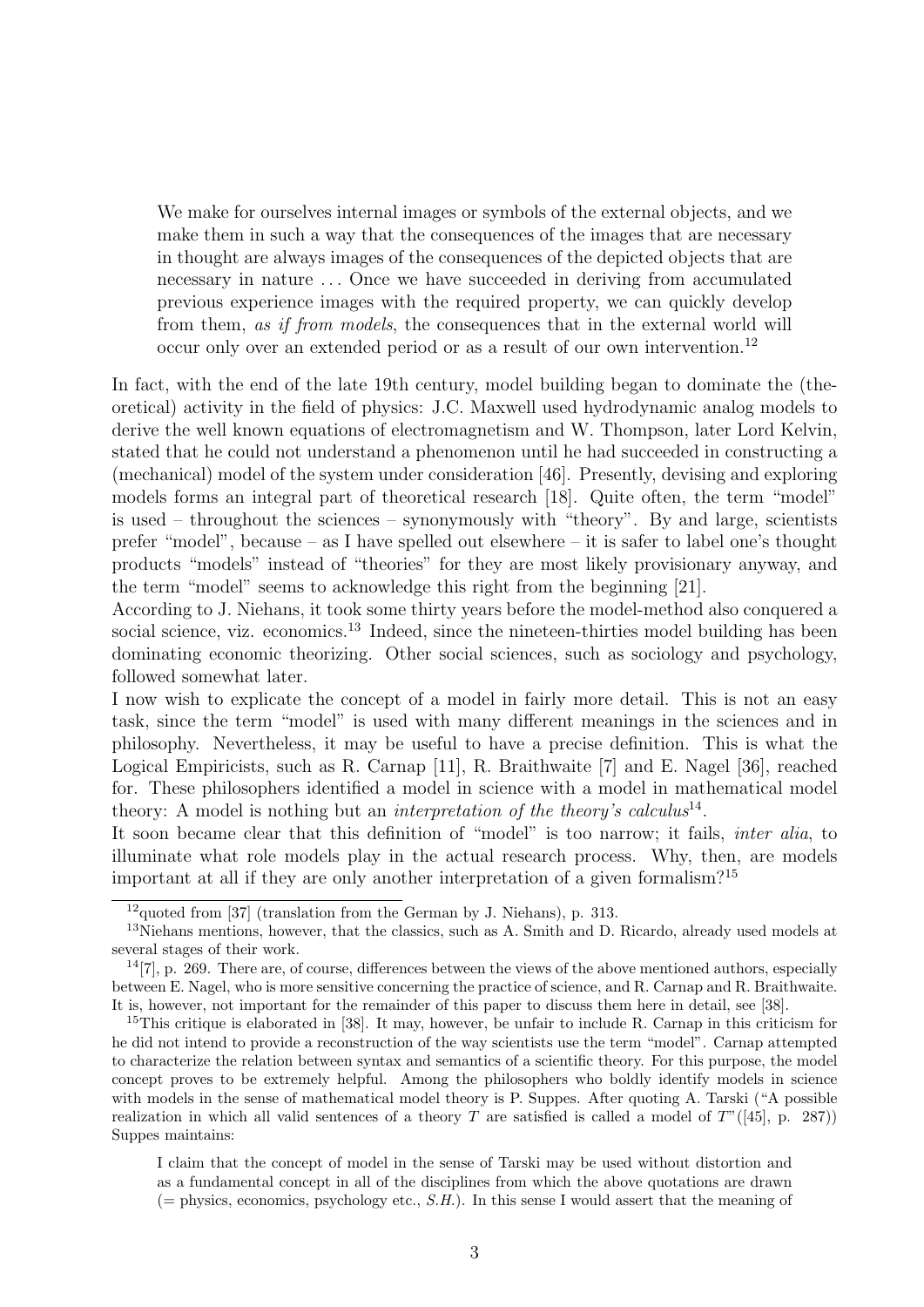In the course of the general critique of various views of Logical Empiricism starting from the 1960's, philosophers of science such as P. Achinstein [1], M. Bunge [10] and M. Hesse [26] developed conceptions of models which are closer to the scientist's intuition of that concept. All of them stress elements of a typical model that have not been taken into account by the Logical Empiricists.

M. Hesse and P. Achinstein, on the one hand, emphasize the role of analogies in the procedure of developing a model, while leaving only insufficient space for general background theories [38], such as Newtonian mechanics or quantum field theory, which often restrict scientist's freedom in the modeling process considerably.

In M. Bunge's approach, on the other hand, general background theories constitute an integral part of a model. According to Bunge, a model (or a special theory) consists of two components:

- A general theory,
- A special description of an object or system (*model object*).

The Billiard Ball Model of a gas illustrates this: In this case the general theory is Newtonian mechanics, the special description contains statements about the nature of a gas, e.g., that the molecules are point-like particles moving in a chaotic way in a given box. With the so characterized Billiard Ball Model it is now possible to derive the equation of state of an ideal gas<sup>16</sup>:  $PV = RT$ 

There are many examples of a model à la Bunge in physics. It is harder to find cases in the social sciences, for there often does not exist a general theory<sup>17</sup>. This lack, though, does not prevent scientists from constructing models. I have argued elsewhere [21] that in Bunge's conception, the role models play in these cases is not recognized well-enough. In such cases models prove to be a favorite tool for theorists trying to obtain a (provisionary?) description of an object or system.<sup>18</sup>

For the purpose of this paper it suffices to characterize a model minimally as "a set of assumptions about some system"<sup>19</sup>. Some of these assumptions may be suggested by a general theory (such as symmetry principles), others serve merely as (idealized) descriptions of a special object or system.

It is useful to distinguish between static and dynamic models. A model is called static, if it only covers assumptions about systems at rest. A model is called dynamic, if it furthermore includes assumptions about the time-evolution of the system.

Although most systems – be they natural or social – evolve in time, it is nevertheless not generally unreasonable to construct a static model. The main reason for this is that it is

the concept of model is the same in mathematics and the empirical sciences. ([45], p. 289)

For a forceful criticism of this see [10], p. 111.

<sup>19</sup>[39], p. 146.

<sup>&</sup>lt;sup>16</sup>Here, p, V and T represent the pressure, volume, and temperature of the gas respectively, R is the gas constant.

<sup>&</sup>lt;sup>17</sup>An exception is – as H. Lind [35] has pointed out – economics. Microeconomic theory / general equilibrium theory is, Lind maintains, the fundamental theory in economics. To study concrete systems in detail, special model assumptions have to be made. See also [2] for a critical assessment of this approach.

<sup>18</sup>Some of these aspects are, however, evaluated somewhere else in Bunge's Œvre, see [8].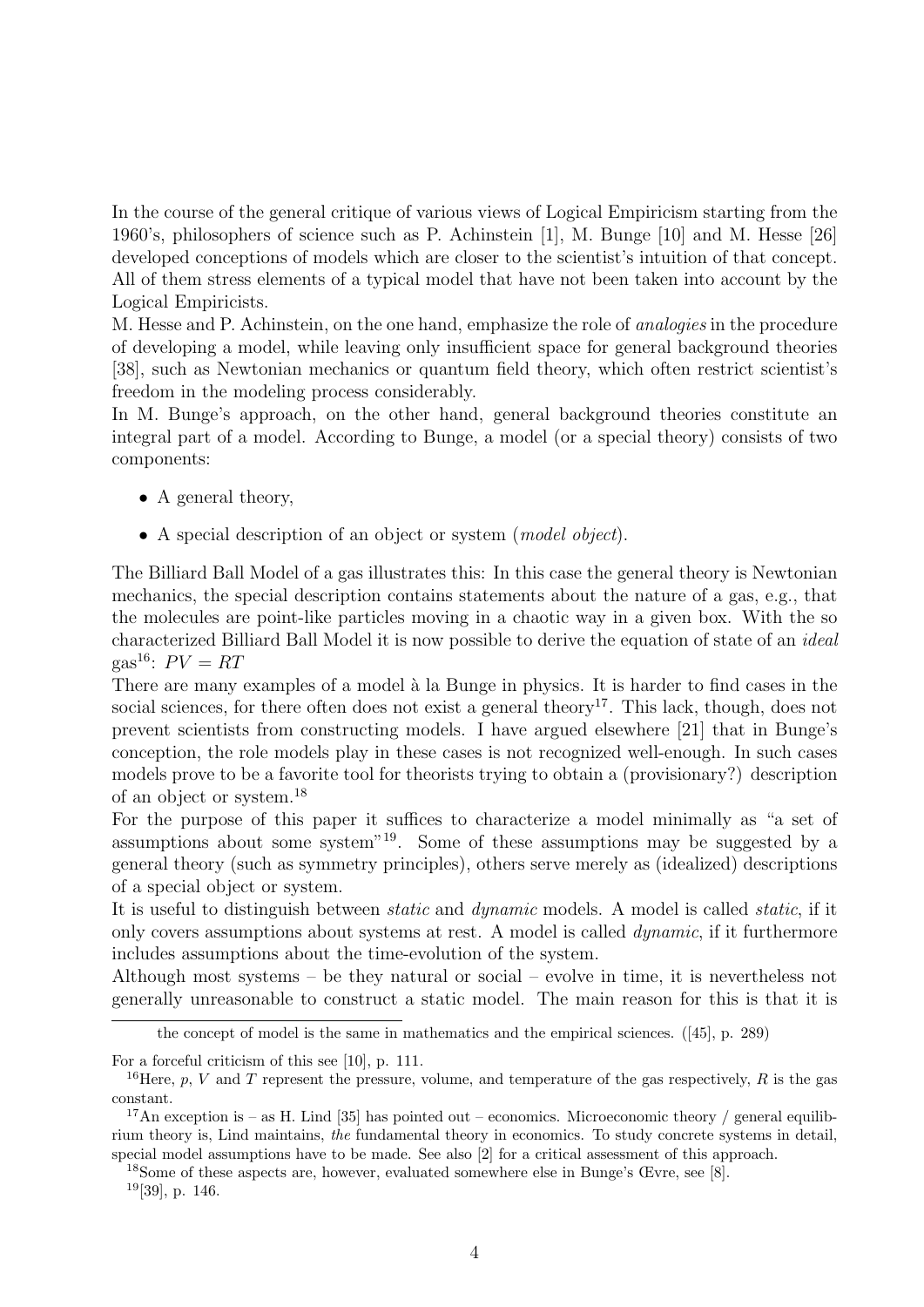commonly much easier to acquire a thorough understanding<sup>20</sup> of a system at rest. Unfortunately, it often does not make much sense to study static aspects for the considered system is inherently dynamic. This holds especially true in the social sciences.

## 2.2 ... and Simulations

Simulations are closely related to dynamic models. More concretely, a simulation results when the equations of the underlying dynamic model are solved. This model is designed to imitate the time-evolution of a real system. To put it another way, a simulation imitates one process by another process. In this definition, the term "process" refers solely to some object or system whose state changes in time.<sup>21</sup> If the simulation is run on a computer, it is called a computer simulation.

I maintain that the definition given above is in agreement with the scientists' usage of that term. It emphasizes the function of a simulation to investigate real dynamic system. In a recent article, P. Humphreys concentrates on another decisive feature of a computer simulation, viz. the possibility to explore otherwise untractable models. After critically examining several alternative definitions of a computer simulation, Humphreys suggests the following working-definition:

A computer simulation is any computer-implemented method for exploring the properties of mathematical models where analytic methods are unavailable.<sup>22</sup>

Hence, having simulations as a tool it is not necessary any longer to make dubious approximations in order to obtain analytically solvable equations. In fact, most interesting, i.e. "most non-linear ODE's (= ordinary differential equations,  $S.H.$ ) and almost all PDE's (= partial differential equations,  $S.H.$ ) have no known analytic solution<sup>"23</sup>.

I shall mention two objections to Humphrey's working-definition: Firstly, Humphrey's working-definition does not stress the dynamic character of the model in question. As far as I see, scientists reserve the term "simulation" exclusively for the exploration of dynamic models. Secondly, a computer simulation may also be helpful even if analytic methods are available. Visualizing the result of a simulation on a computer screen is just one advantage.

A adequate explication of "understanding" is certainly a desideratum of contemporary philosophy of science for this concept is of utmost importance in actual scientific practice.

<sup>21</sup>I should say that in using the notion "process" here, as well as in the title of this contribution, I do not intend to allude to the metaphysics of A.N. Whitehead [48]. I restrict myself to a methodological analysis of simulations in the various sciences.

 $22$ [28], p. 501

 $23$ [28], p. 499

 $^{20}$ It is notoriously hard to explicate the notion "understanding". I certainly mean more than R. Carnap did when writing:

An "intuitive understanding" ... is neither necessary nor possible. ... He (i.e. the modern physicist, S.H.) knows how to use the symbol ' $\psi$ ' in the calculus in order to derive predictions which we can test by observation. ... Thus the physicist, although he cannot give us a translation into everyday language, understands the symbol  $\psi$  and the laws of quantum mechanics. He possesses that kind of understanding which alone is essential in the field of knowledge and science. ([11], p. 69)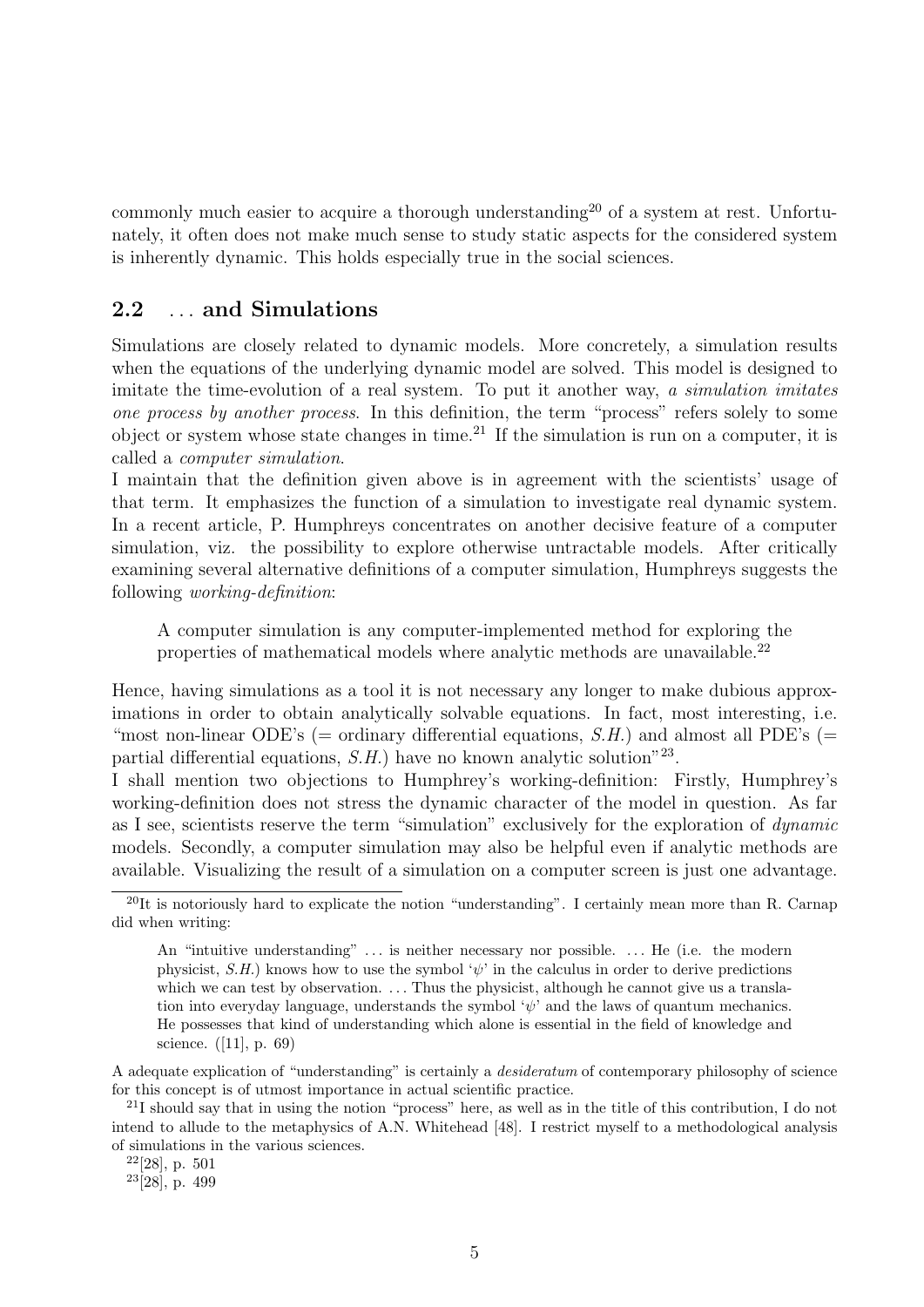This may increase our understanding of the system more than complicated formulas written down on a paper would ever do.

It is convenient to distinguish between continuous and discrete simulations. In a continuous simulation the underlying space-time structure as well as the set of possible states of the system is assumed to be continuous. The corresponding dynamic model is conveniently formulated in the language of differential equations [40]. Discrete simulations are based on a discrete space-time structure right from the beginning [50]. Moreover, the set of possible states of the system is assumed to be discrete. The appropriate language for discrete simulations are cellular automata (CA) [40]. Here, the state of a cell of the system at time  $t_{i+1}$ follows from the state of the neighboring cells at time  $t_i$  according to certain rules.<sup>24</sup>

It should be mentioned here that the numerical integration of a differential equation also uses a discrete space-time resolution. The aim is, however, to extrapolate to zero resolutions. In recent years, the availability of computer simulations has supplemented the methodology of the natural sciences. Furthermore, the delay to the social sciences was much shorter than in the case of models. This volume documents the impressive work that has been done so far. There is no doubt that we are at the beginning of the "simulation era".

# 3 The Functions of Simulations

In this section I shall discuss the various functions of simulations in science. The following are – as far as I see – the main motives to run simulations:

- 1. Simulations as a technique: Investigate the detailed dynamics of a system
- 2. Simulations as a heuristic tool: Develop hypotheses, models and theories
- 3. Simulations as a substitute for an experiment: Perform numerical experiments
- 4. Simulations as a tool for experimentalists: Support experiments
- 5. Simulations as a pedagogical tool: Gain understanding of a process

While discussing these functions in detail I shall pay special attention to the different weights of them in the natural and social sciences. Besides, I will point out some inherent drawbacks of computer simulations. It is interesting to note that both, the advantages as well as the disadvantages, result from the fact that simulations are run on powerful computers.

#### 1. Simulations as a Technique

One major advantage of simulations is that they allow scientists to explore the detailed dynamics of a real process. In many cases it is not possible for pragmatic reasons to extract this information experimentally: the relevant time scale turns out to be either too large (e.g. for the evolution of galaxies) or too small (e.g. for nuclear reactions). For this purpose,

<sup>&</sup>lt;sup>24</sup>F. Rohrlich maintains that CA's "are necessarily of a phenomenological nature rather than of a fundamental one" ([40], p. 516). I could not find any argument for this statement in Rohrlich's paper. Maybe Rohrlich considers a discrete space-time to be an approximation. However, it has been suggested that Nature itself is in fact discrete. Then, a special CA would indeed be fundamental, see also [23], chap. 7.3.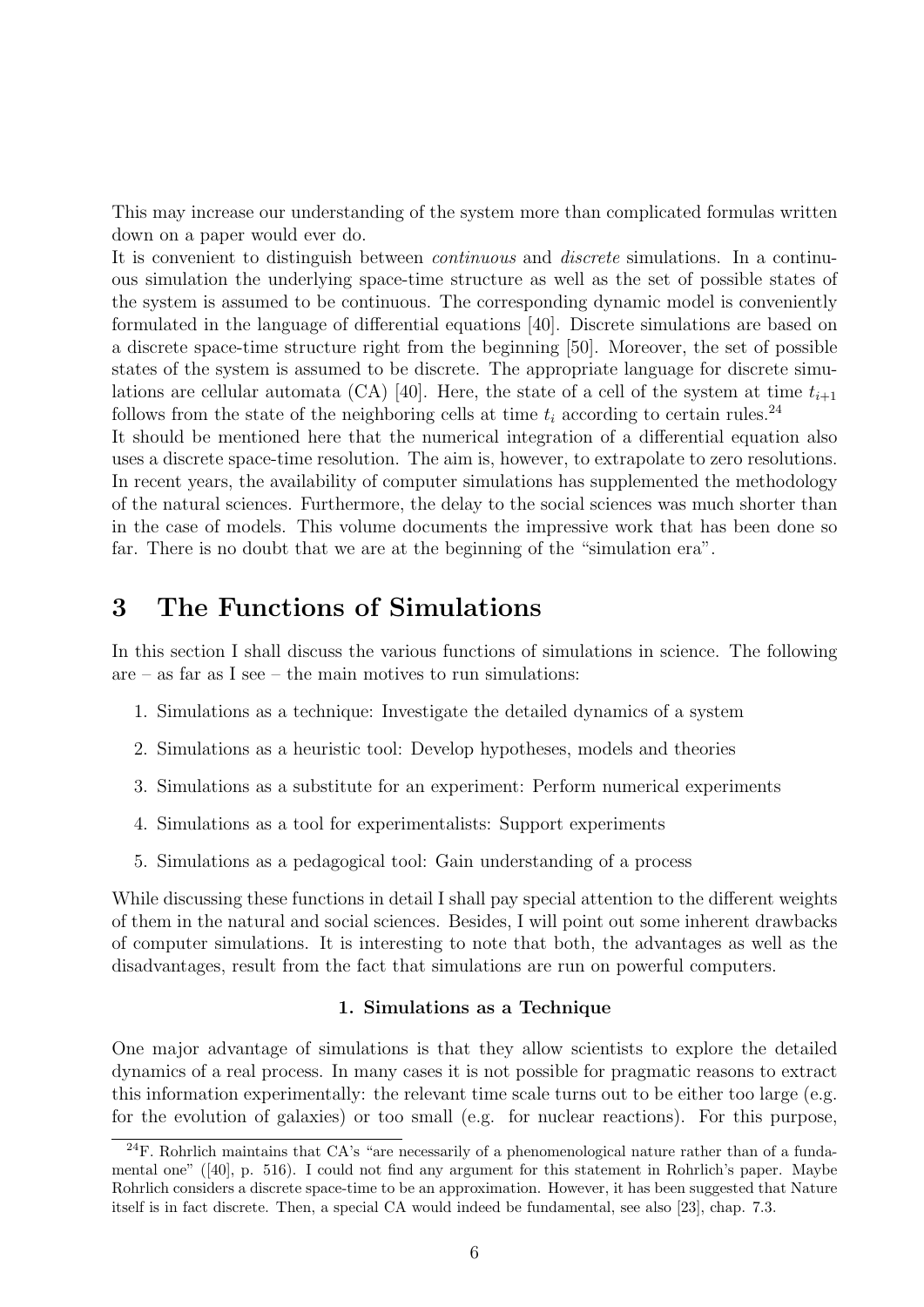simulations are often the only appropriate tool to learn something about a system's timeevolution. This applies particularly for very complex systems, systems that are composed of many interacting sub-systems. These sub-systems may, for example, be atoms (as in the case of solid state physics) or human beings (as in sociology). In these cases it is practically impossible to derive analytical solutions of the corresponding equations that have been formulated to describe real systems.

Furthermore, certain approximation schemes may wipe out effects that would otherwise occur in a full treatment of the model. Well known instances from chaos-theory illustrate this point. For example, the famous Russian physicist L.D. Landau failed to explain the phenomenon of turbulence because he cut off curls with very high frequencies in his harmonic-oscillatortreatment. We now know that a thorough description of turbulence can only be achieved when curls at all scales are taken into account. In many cases this can only be done by solving the corresponding equations "exactly" with the help of high-powered computers. I used quotation marks here to indicate that a numerical solution is not exact in the same sense as an analytical solution is. Indeed, in a computer-aided solution of, say, a differential equations space and time are always discretized. However, the corresponding lattice spacings  $can$  – in principle – be made arbitrarily small. At least, extrapolations to vanishing lattice spacings are possible.

The possibility to obtain very accurate solutions of equation in a simulation procedure has an interesting consequence: It allows a test of the underlying model or theory. I will explain this by distinguishing two cases:

1. Discrete simulations: In this case any difference between the simulation and empirical data directly blames the model assumptions, i.e. the transition rules of the CA. This enables a critical assessment of these rules. Besides, there is no way to make approximations in a CA simulation that may be called into question for the deviation [50].

2. Continuous simulation: This case is more complicated. Let us therefore distinguish two other cases:

(a) There is no background theory: Then, any disagreement between data and theory can  $blame - in principle - any of the model assumptions. However, by "playing around" with$ the different assumptions etc. one may be in the position to detect the wrong one.<sup>25</sup>

(b) There is a background theory: Then, we have to distinguish between that background theory and the model assumptions (or the model object – to use Bunge's term). Now, any disagreement between theory and data can be either due to the theory or due to the model or due to both. Is it then possible to test the underlying theory? R. Laymon answers this question in the affirmative. In a recent article, Laymon suggests the following criterion for the confirmation (or disconfirmation) of a theory.

A scientific theory is confirmed (or receives confirmation) if it can be shown that using more realistic idealizations will lead to more accurate predictions.

A scientific theory is disconfirmed if it can be shown that using more realistic idealizations will not lead to more accurate predictions.<sup>26</sup>

 $^{25}$ This sounds perhaps a bit naive for *aficionados* of the Duhem-Quine Thesis. However, as A. Franklin demonstrated convincingly, scientists usually have strategies (within a specified context) to detect wrong assumptions [16].

<sup>26</sup>[32], p. 155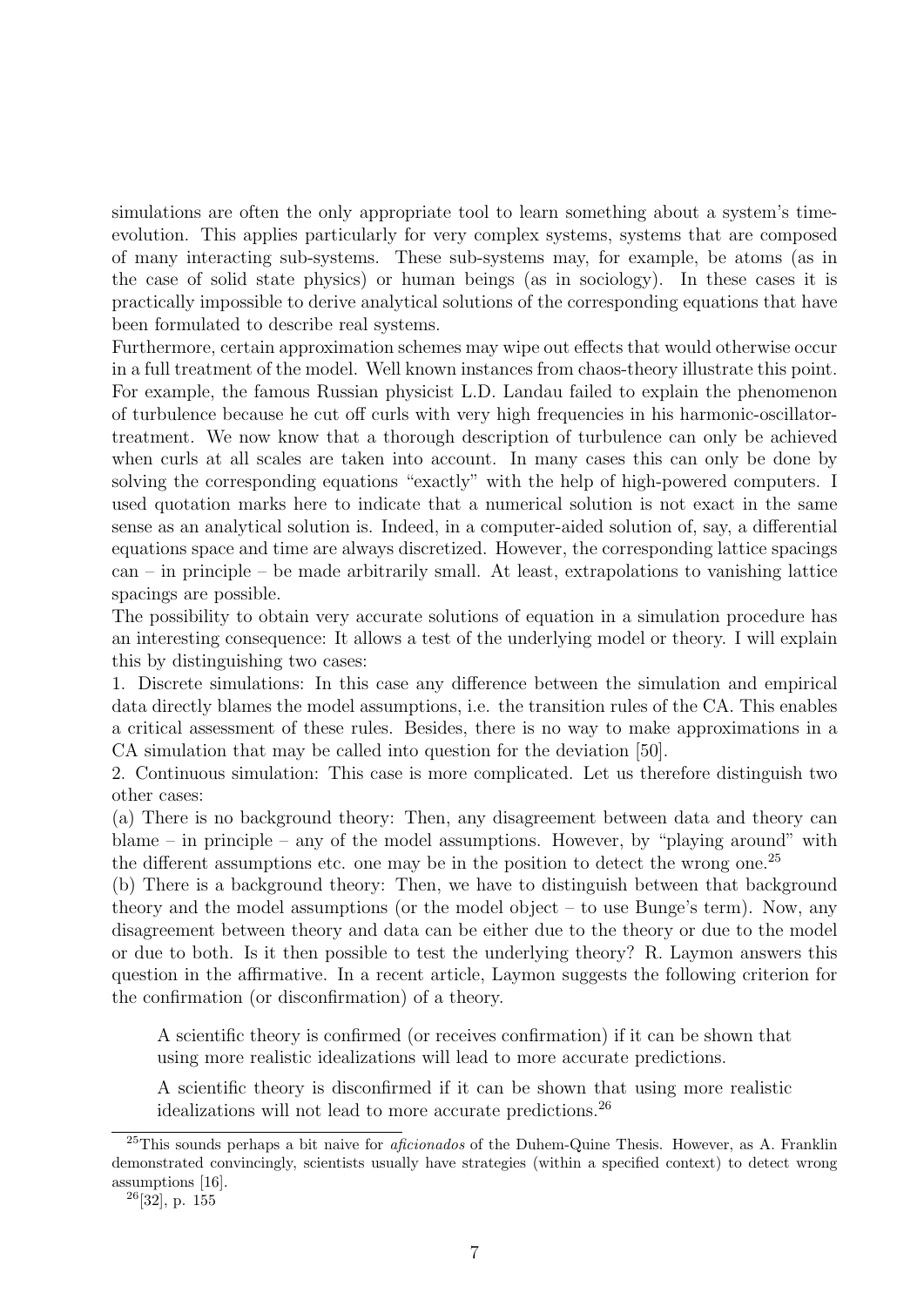I take Laymon here to identify his "idealizations" with my "model assumptions". A theory is then, according to Laymon, confirmed when a better model object leads "to more accurate predictions". This sounds plausible. Take, e.g., the Billiard Ball Model of a gas mentioned in the last section. Idealizing the gas particles as point particles leads to the well-known equation of the ideal gas. Now, it is well known that molecules are not point-like particles. They have a finite volume  $V_0$  and this volume affects the system's equation of state, too. A modification of the model object along this line leads to the van der Waals equation:

$$
(p + \frac{a}{V^2})(V - b) = RT
$$

with adjustable parameters a and b depending on the special system under investigation. This equation accounts for much more phenomena and leads "to more accurate predictions". Therefore, Newtonian Mechanics is confirmed.

But what exactly does it mean to make the model assumptions "more realistic"? It certainly does not mean to add more and more terms to the equations of the model which exhibit additional free parameters that can be adjusted suitably to experimental data.

There is, however, a strong temptation in science to complicate the underlying dynamic model in order to increase the simulation's empirical adequacy. I wish to confront this practice with N. Cartwright's fine discussion of models. In her book "How the Laws of Physics Lie" Cartwright claims that

[t]he beauty and strength of contemporary physics lies in its ability to give simple treatments with simple models, where at least the behavior of the model can be understood and the equations can not only be written down but can even be solved in approximation.<sup>27</sup>

This romantic picture may change soon since high-powered computers facilitate the treatment of very complex models. That is the dilemma of using computers in science: People no longer spend that much time thinking about "simple treatments" but just complicate the model in order to increase its empirical adequacy. At this point it is worth noting that we need independent evidence for the terms involved: "A simulation is no better than the assumptions build into it."<sup>28</sup> Every term in the model has to be interpreted thoroughly. There is no understanding of a process without a detailed understanding of the individual contributions to the dynamic model. Curve fitting and adding more and more ad hoc terms simply doesn't do the job.<sup>29</sup>

There is still another (psychological) problem with many "realistic" simulations which fit all data well. They make us forget that  $-$  as always in science  $-$  idealizations and approximations were involved in deriving the model. A serious appraisal of computer simulation has to pay attention to this fact.

In closing this sub-section I shall mention that the term "simulation" is sometimes also used in the context of mathematical-statistical algorithms. A special example is the technique of so called Monte-Carlo-Simulations<sup>30</sup>. It has often been emphasized [19] that a Monte-Carlo-

 $27[12]$ , p. 145

 $28[42]$ , p. 18

<sup>&</sup>lt;sup>29</sup>I hasten to add that in some cases curve fitting is also valuable, mainly if there is no better alternative in sight. It does not, however, facilitate real understanding.

 $30A$  description of this technique or method is given in [5]. A special example, the treatment of the Ising model, is analyzed from a philosophy of science point of view in [29].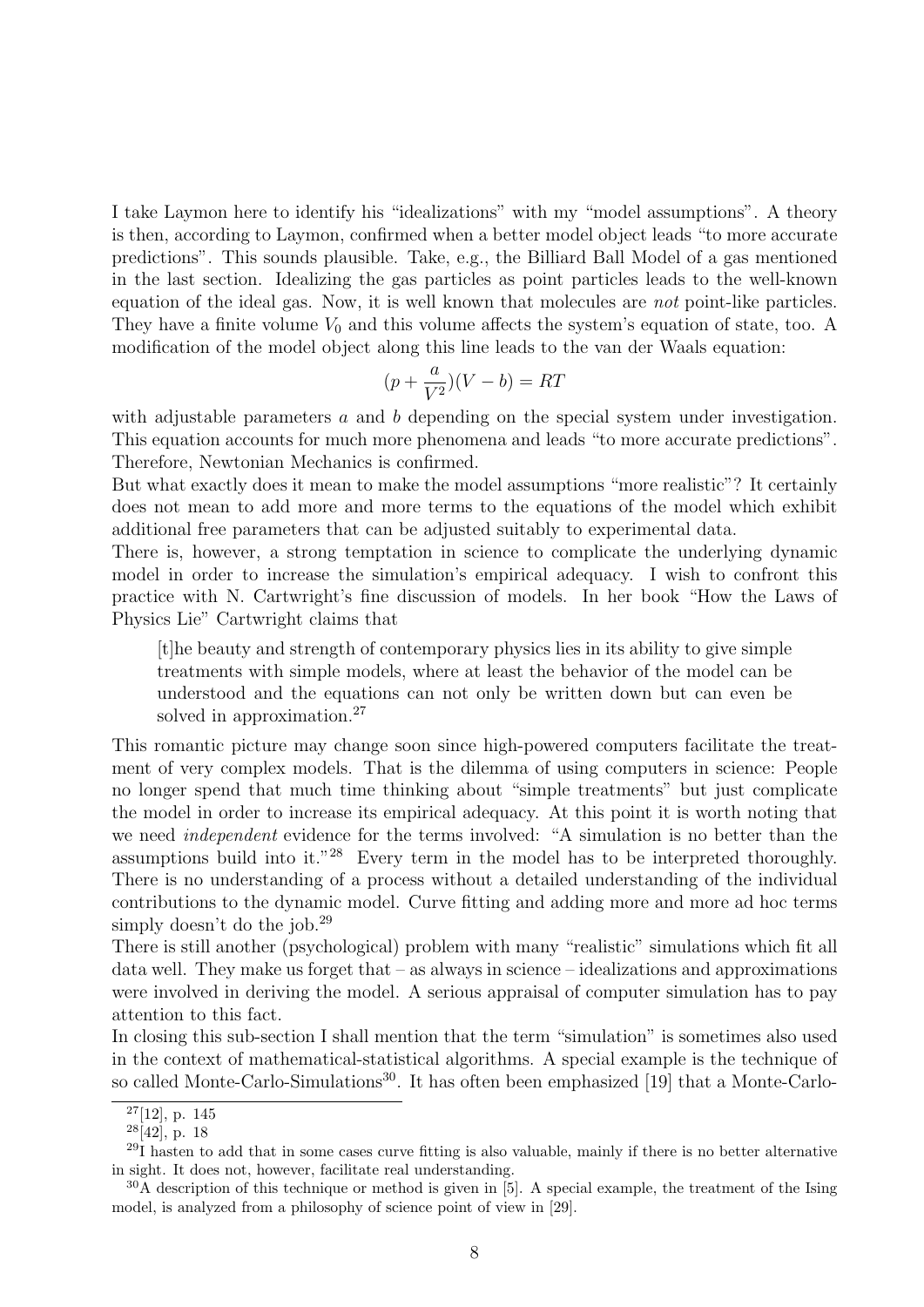Simulation is in fact not a simulation at all. It is an effective numerical technique to tackle, say, complicated integrals. After all, this technique is often used in simulation procedures. In a way one can try to "save" the label "simulation" here: The problem of evaluating an integral with the Monte-Carlo method is dynamized in so far as one has to select successive random numbers, then calculate the value of the respective function, sum all the values up, do the same again for a new set of random numbers, . . . and finally average over all those preliminary results.

### 2. Simulations as a Heuristic Tool

Simulations play an important role in the process of developing hypotheses, models or even new theories. Analyzing the results of very many runs of a simulation model with different parameters may suggest new and simple regularities that would not have been extracted from the model assumptions otherwise. Some of these hypotheses can, in turn, serve as basic assumptions of, say, an easier model. This happens quite often in the natural sciences. Simulating the dynamics inside hadrons at finite temperature starting from the fundamental  ${\rm model}^{31}$ , quantum chromodynamics (QCD), reveals, for example, that there are certain phase transitions. Starting from this result, physicists intend to explore the consequences of these phenomena by modeling them in a simpler way.

The following quote illustrates the corresponding role computer simulations play in the social sciences:

Even if the processes under study are not complex, simulation can give a better picture of them because of its greater likeness to them than other models, and this is useful not only for instructional purposes but also for research. Where the causal relationships are not well understood (that is, where theory is not well developed), sometimes the best one can do is attempt to imitate the change process itself in the hope of learning more about such relationships. Thus, the model becomes an aid of theory development. Guetzkow . . . has given this as a chief reason for using simulations in the study of international relations. With such a model one can also try out a theory through manipulation of the model processes to see if results conform to real-world observations.<sup>32</sup>

In this context "theory development" refers to the task of guessing suitable assumptions that may "imitate the change process itself". Confronting the outcome of a certain simulation with the "real-world" helps to critically assess the "theory" in question. The idea here is  $-$  as far as I see it  $-$  to establish theories by using the well known trial-and-error strategy (educated guesses). This sounds a bit blue-eyed; let's just try out as many assumptions as

 $32[41]$ , p. 10

<sup>&</sup>lt;sup>31</sup>I here use the somewhat queer notion "fundamental model" for two reasons: Firstly, OCD is a model in the sense of Bunge since it is a special realisation (interpretation) of a general quantum field theory [49]. To make QCD a model it is necessary to specify the special fields (quarks and gluons), their respective symmetry groups (e.g. flavor  $SU(3)$ ) and color  $SU(3)$ ) and their interaction (gauged color  $SU(3)$ ) [21]. Secondly, I added the specifier "fundamental" since it is often claimed that there is nothing more to be said about strong interactions than QCD does. However, this is not true in general, because – for example – Grand Unified Theories (GUTs) presumably modify the physics at high energies.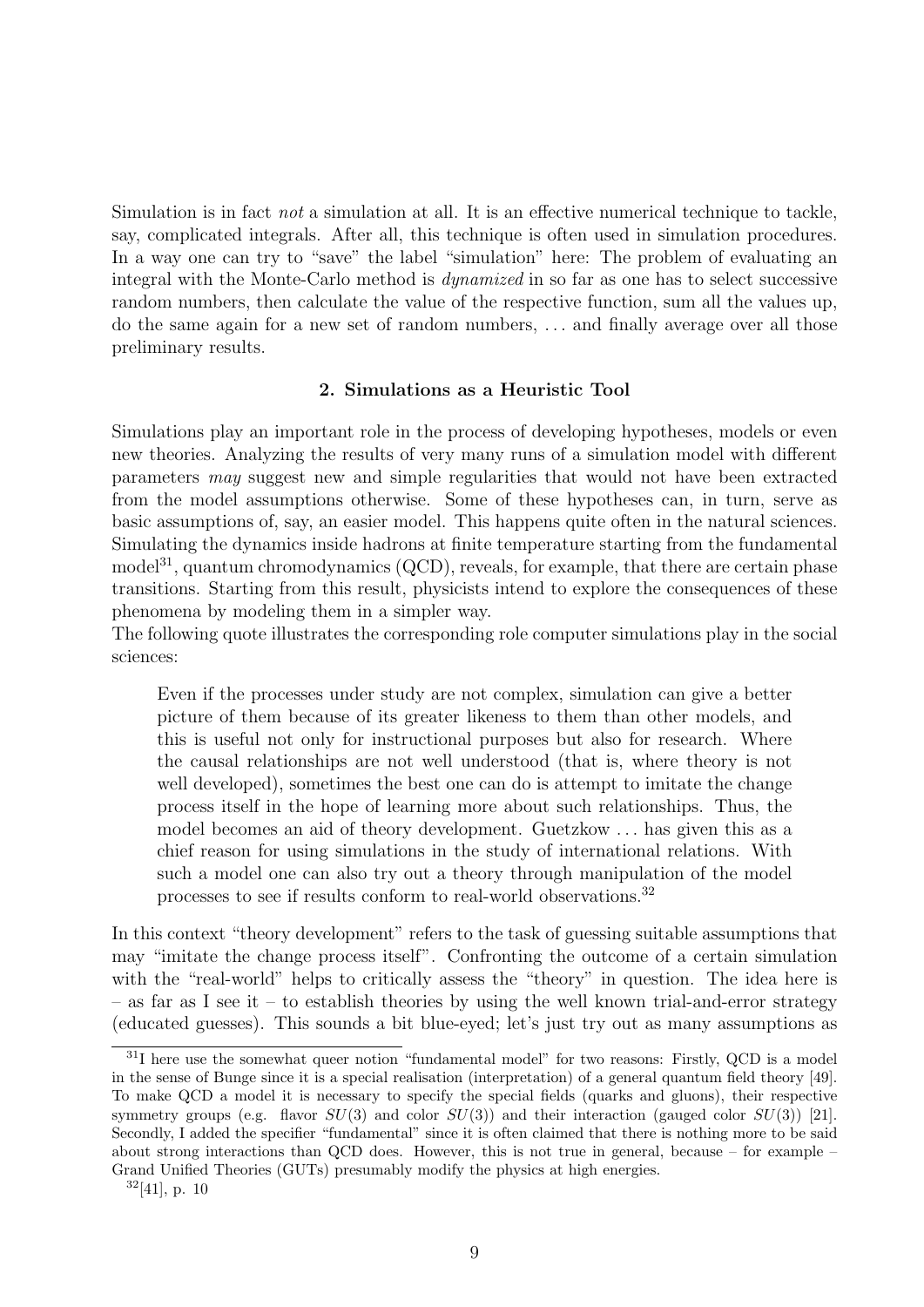possible (remember: we have huge computers!) and as a result of this process we will finally get the aspired theory.

There are at least two problems with this approach: Firstly, as I mentioned already, one might not learn much from a simple reproduction of data with assumptions that are not satisfactorily understood.<sup>33</sup> Secondly, the social world is so complex that it is probably even with high-powered computers not possible to get close to "real-world observations". This raises again the problem of how to assess the model assumptions independently.

There is still another heuristic function of simulations that I shall mention here. S. Wolfram [50] maintained that the analysis of simulations may suggest an ansatz for an analytical solution of a given problem. Of course, there is no guarantee that this will lead somewhere; nevertheless, it may work. This aspect reflects the strong interaction between analytical and numerical endeavors - at least in the natural sciences.

#### 3. Simulations as a Substitute for an Experiment

Simulations may help scientists to explore situations that cannot (yet?) be investigated by experimental means. The performance of an experiment might be impossible for pragmatic, theoretical or ethical reasons. An example of a pragmatically impossible experiment is the study of the formation of galaxies; we simply cannot do much to manipulate galaxies. An example of a theoretically impossible experiment is the investigation of counterfactual situations. Theorists ask what happened, when some fundamental constants (such as the charge of the electron) had other values. These questions are also relevant for philosophers who study the so-called anthropic principle [4]. An example of an ethically impossible experiment is to ask for the long-term consequences of a raising of, say, the income tax by a factor of 1.5 or so. This question may well be of some interest for economists. However, it is hard to imagine that those experiments have a realistic chance of being performed in the future. In all these cases, an appropriate simulation is the best scientists can do.

In his article "Numerical Experimentation" P. Humphreys claims that "the computational methods of numerical experimentation constitutes a new kind of scientific method, intermediate in kind between empirical experimentation and analytic theory."<sup>34</sup> In fact, simulations help us to theoretically approach regions in a parameter space that are inaccessible by normal experiments. This novel possibility supports the thesis that a methodology is nothing fixed but something that evolves in a similar way as our scientific knowledge evolves.

Although social scientists have experience in performing laboratory experiments for several years<sup>35</sup>, it is apparent that numerical experiments on a computer prove to be an appreciated complementary way to approach social systems. Now scientists can easily vary different kinds of parameters, visualize the effects and eliminate disturbing influences that unavoidably show up in real systems. It is precisely the lack of conclusive experiments that motivates social scientists to run computer simulations.

What is the difference between numerical experiments in the natural and social sciences? Methodologically there is no big difference. However, it is probably not too unfair to note

<sup>&</sup>lt;sup>33</sup>Compare, however, H.A. Simon's elabortation of the role of simulations of poorly understood systems in [42], pp. 19.

 $34[29]$ , p. 103

 ${}^{35}$  For a survey of (laboratory) experiments in economics see [44].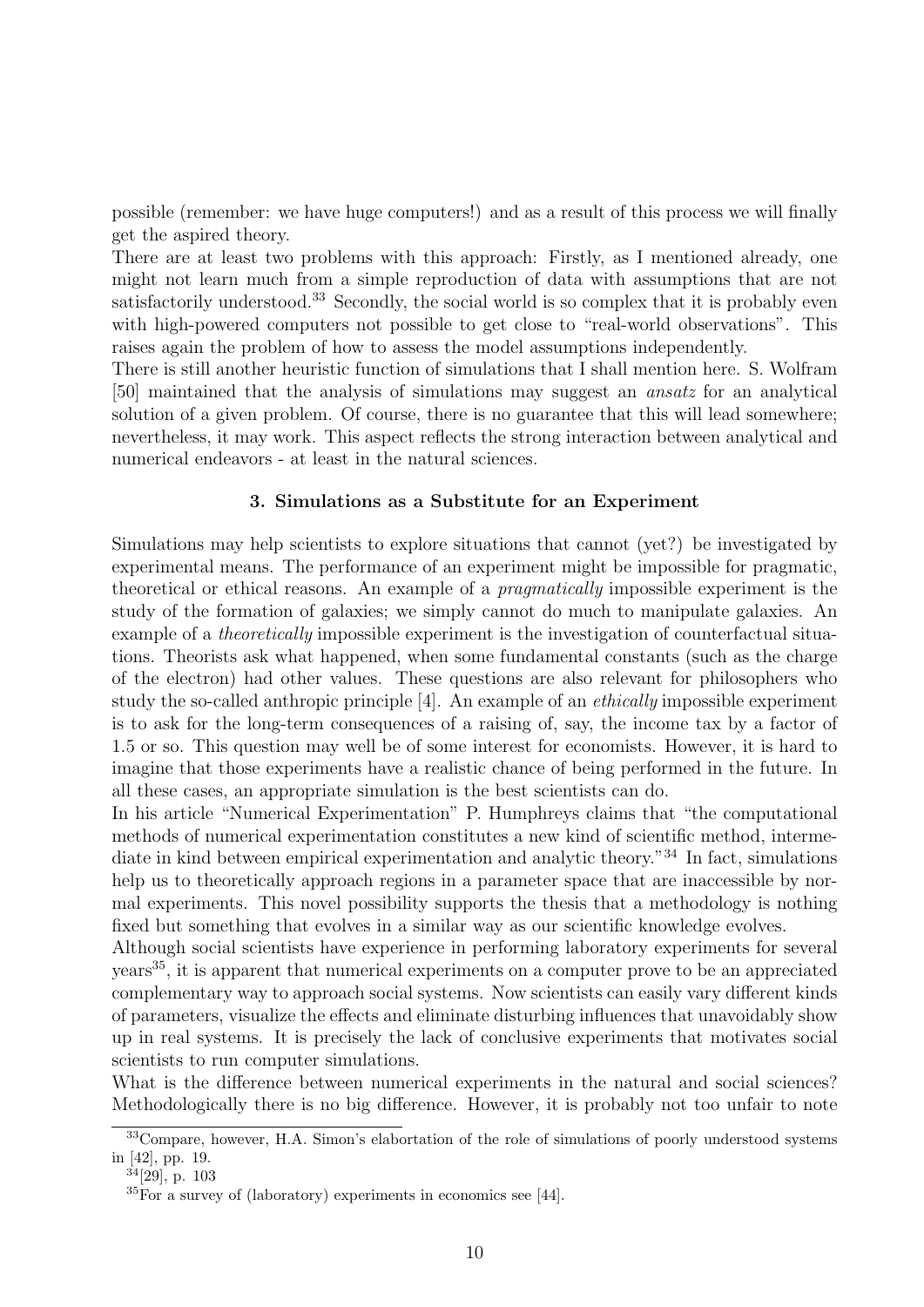that numerical experimentation is much more founded in the natural than in the social sciences. What reasons do we have to believe in numerical extrapolations? In the natural sciences models are (often) well confirmed in a certain parameter space and, furthermore, embedded in strong theories. Starting thus from such "solid ground" makes extrapolations in realms beyond experimental reach more trustworthy. In the social sciences, on the other hand, there often is no such "solid ground" to start with; this makes it much harder to trust numerical experiments.

I should stress again that it is important when running a simulation to have reason to believe in the details of the underlying model or theory which are independent of the results of complete simulations.

## 4. Simulations as a Tool for Experimentalists

I now discuss a function of simulations that is of significant importance for the natural sciences. Computer simulations nowadays constitute an essential tool to support real experiments. These are the dominant tasks:

- Inspire experiments
- Preselect possible systems and setups
- Analyze experiments

A simulation inspires experiments when, say, a new regularity or hypothesis has been found by analyzing the results of simulations for many different parameter sets. It is then worth confronting this hypothesis with a real experiment.

A simulation helps to preselect possible systems and setups for pragmatic reasons. It is simply too difficult to find the parameters that demonstrate the effect experimenters are after most clearly in a real experiment, especially in cost (and time)-expensive high-energy physics [3]. Then detailed simulations of possible experimental setups and arrangements are performed before the actual experiment is executed.

A simulation helps to analyze experiments when trivial or well-understood effects have to be subtracted in order make the actual effect visible. Simulations often prove to be useful for identifying these contributions. My example is again from high-energy physics. Physicists use standard methods to simulate so called "background"-processes. Subtracting their contribution from the experimental data (cross sections etc.) helps them to identify "nontrivial" contributions. In a way this is also done in the social sciences. Effects that are of entirely statistical origin can be identified (and then subtracted) by performing appropriate computer simulations.

## 5. Simulations as a Pedagogical Tool

Simulations prove to be extremely useful in instucting students. By "playing" with a simulation model and visualizing the results on a screen, students increase their understanding of the underlying processes and develop an intuition for what might happen in similar circumstances. Learnig things this way is both much cheaper and faster than performing real experiments (if this is possible at all!). Once again, all this only makes sense when we have good reasons to trust the underlying model.

With respect to this function there is no difference between the natural and social sciences.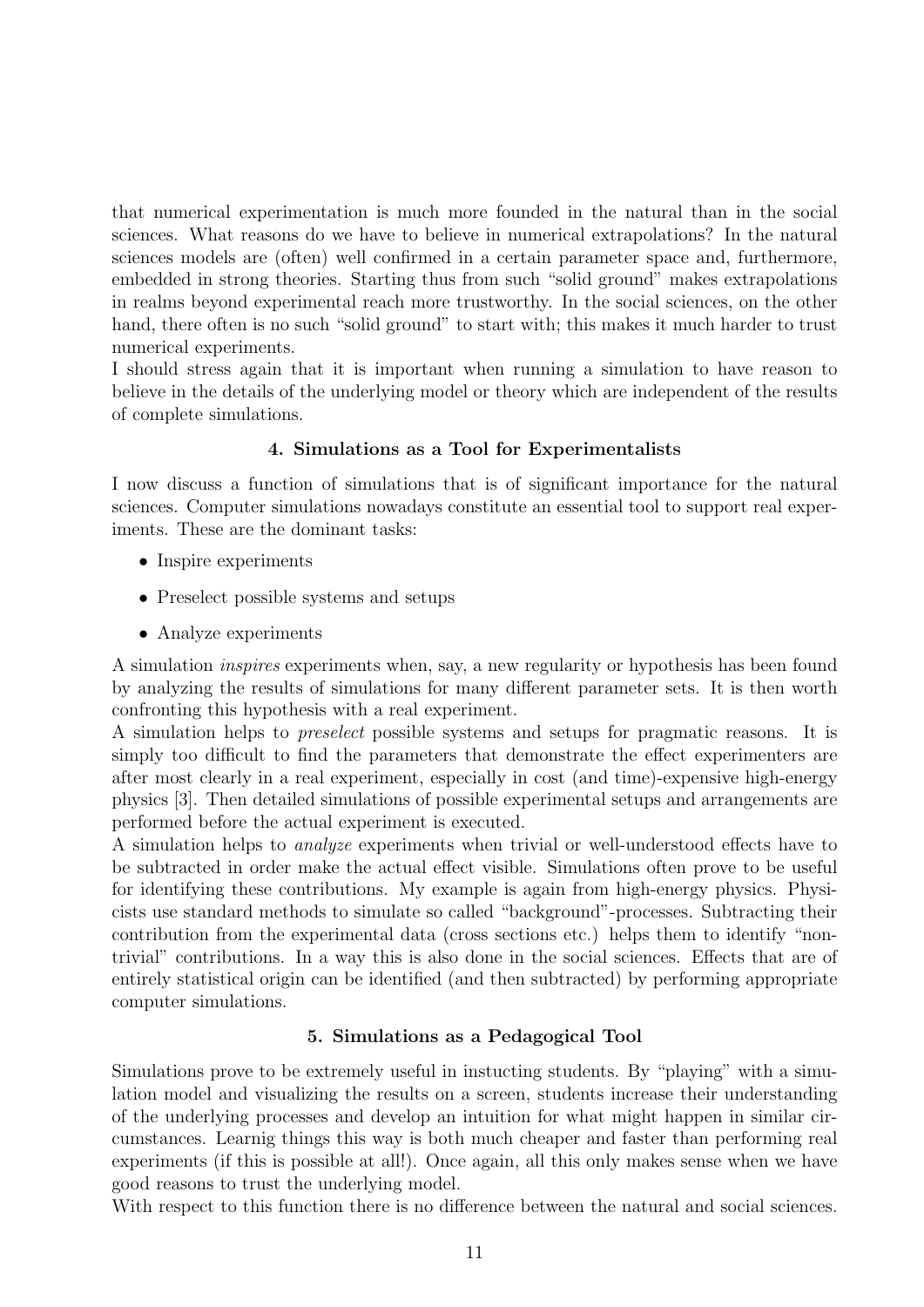# 4 Case-Study: The Simulation of Heavy-Ion Reactions

I now wish to present a somewhat detailed case-study from nuclear physics that shall illustrate some typical features of a simulation in physics.<sup>36</sup>

Nuclear physics has, so far, not attracted philosophers of science much. Particle physics, which separated from nuclear physics in the 1940's, seems to be much more attractive to the philosophical mind. The reason for this preference is, I suppose, that particle physics is directly concerned with the fundamental problems of the constitution of matter, questions which have been worrying philosophers for a long time. Nuclear physics, on the other hand, is more applied and less fundamental and hence – one might infer – not worth looking at from a philosophical perspective.

Nevertheless, since physics is surely more than particle physics, a complete picture of science also has to include the efforts, say, in solid state physics and in nuclear physics. Besides, those branches of physics that deal with complex systems raise fascinating new philosophical questions.

In his recent book "Explaining Science", R. Giere also argues that nuclear physics is worth looking into:

[N]uclear physics is itself a paradigm of twentieth century science. In its use of mathematical techniques, of computers and other advanced technology, as well as in its organization into research groups, nuclear physics resembles many other contemporary sciences.<sup>37</sup>

Giere carefully analyzes the development of relativistic models of nuclear structure (Dirac phenomenology) and confronts the upshot with his meta-scientific model, thus presenting an interesting example for a "naturalized" philosophy of science at work.

There are even more reasons why nuclear physics is challenging for philosophers of science:

- The models of nuclear physics are a colourful mix of fundamental theoretical principles, phenomenological assumptions and bold analogies. In this respect nuclear physics is, in my view, more representative for physics as a whole than, for example, particle physics.
- Nuclear physics is closely affiliated with other sub-disciplines of physics, such as particle physics (for high energy reactions), astrophysics (nucleosynthesis), solid state physics (nuclear solid state physics), statistical physics (as an underlying theory for the description of nuclear reactions) and quantum field theory (which is the "fundamental" background theory). It is thus a good starting point to examine the relations between the different branches of physics.

<sup>36</sup>Presenting this case-study I will be a bit more technical. It is often claimed, in philosophical analyses of scientific theories and in popular science books, that it is possible to understand the essentials by just over-reading the formulas. I think this is plainly wrong! Without at least a little grasp of the mathematical structure behind it is hopeless to gain an adequate understanding. Nevertheless, it is important to present the respective technicalities as simple as possible.

 $37[18]$ , p. 180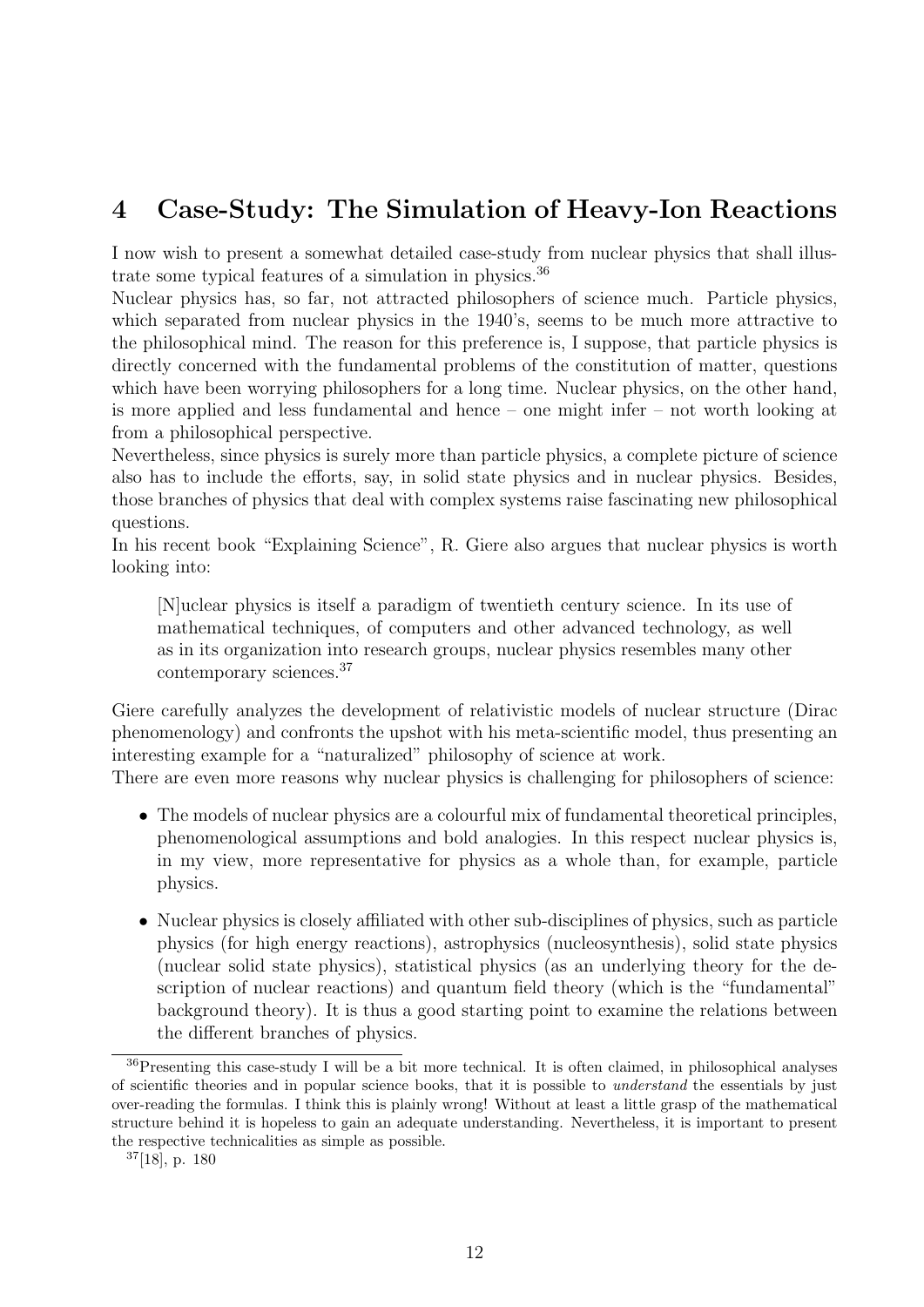• Nuclear systems are special insofar as they are neither fundamental nor highly complex. The number of particles involved in a typical nuclear reaction is of the order of ten or hundred.

The following case-study is about heavy-ion reactions. After some introductory historical remarks (Sec. 4.1) I present the model (Sec. 4.2), discuss the detailed simulation process (Sec. 4.3) and point out what one can learn from this case-study concerning the function of simulations in physics (Sec. 4.4).

#### 1. Some Historical Remarks

After E. Rutherford's crucial discovery in 1906 showing that there is a tiny but very heavy nucleus in the center of each atom, experimental physicists started systematically collecting a tremendous amount of data about masses, charges and other observables of numerous nuclei. These data sets could be structured in a variety of models such as the liquid drop model, the optical model, and the shell model, to mention only a few. All these models were designed – inspired by quantum mechanics – to help understanding static properties of nuclei, such as their masses and binding energies.

After some time physicists realized that the analysis of dynamic phenomena (nuclear collisions, scattering of electrons and photons on nuclei etc.) reveals even more about the nuclei in question. Consequently, experimentalists studied transition probabilities by exciting one nucleus in the field of another in peripheral reactions and later – once higher energies were available in the laboratory – direct nucleus-nucleus reactions. The corresponding observables turned out to be much more sensitive to the details of certain models. Thereby physicists learned more about the properties of nuclear matter, about matter under extreme conditions, and many other interesting topics.

The most modern of these experiments use heavy ions (up to uranium), systems that consist of several hundred protons and neutrons. Complementary to the "real" experiments in the laboratories (such as GSI near Darmstadt/Germany), theorists run extensive numerical simulations of the very processes.

### 2. The Model

There are some models which describe the dynamical behaviour for low energies fairly well. One of them is the so called Boltzmann-Uehling-Uhlenbeck (BUU) model that I will sketch now.<sup>38</sup> For the sake of simplicity I will be concerned only with the non-relativistic version of this model.

The BUU model provides an equation for the phase space density  $f(\vec{x}, \vec{p})$  of the nucleons, the constituents of the colliding nuclei. With the phase-space density in hand one can subsequently work out all interesting observables that can later be compared to experimental data.

Let us consider first the (highly idealized) case where no collisions between the nucleons occur. Now, a basic theorem of (classical) statistical mechanics ("Liouville's Theorem")

<sup>38</sup>I follow the presentation given in the review [6] where further details can be found. In this article, alternative models are shortly discussed as well.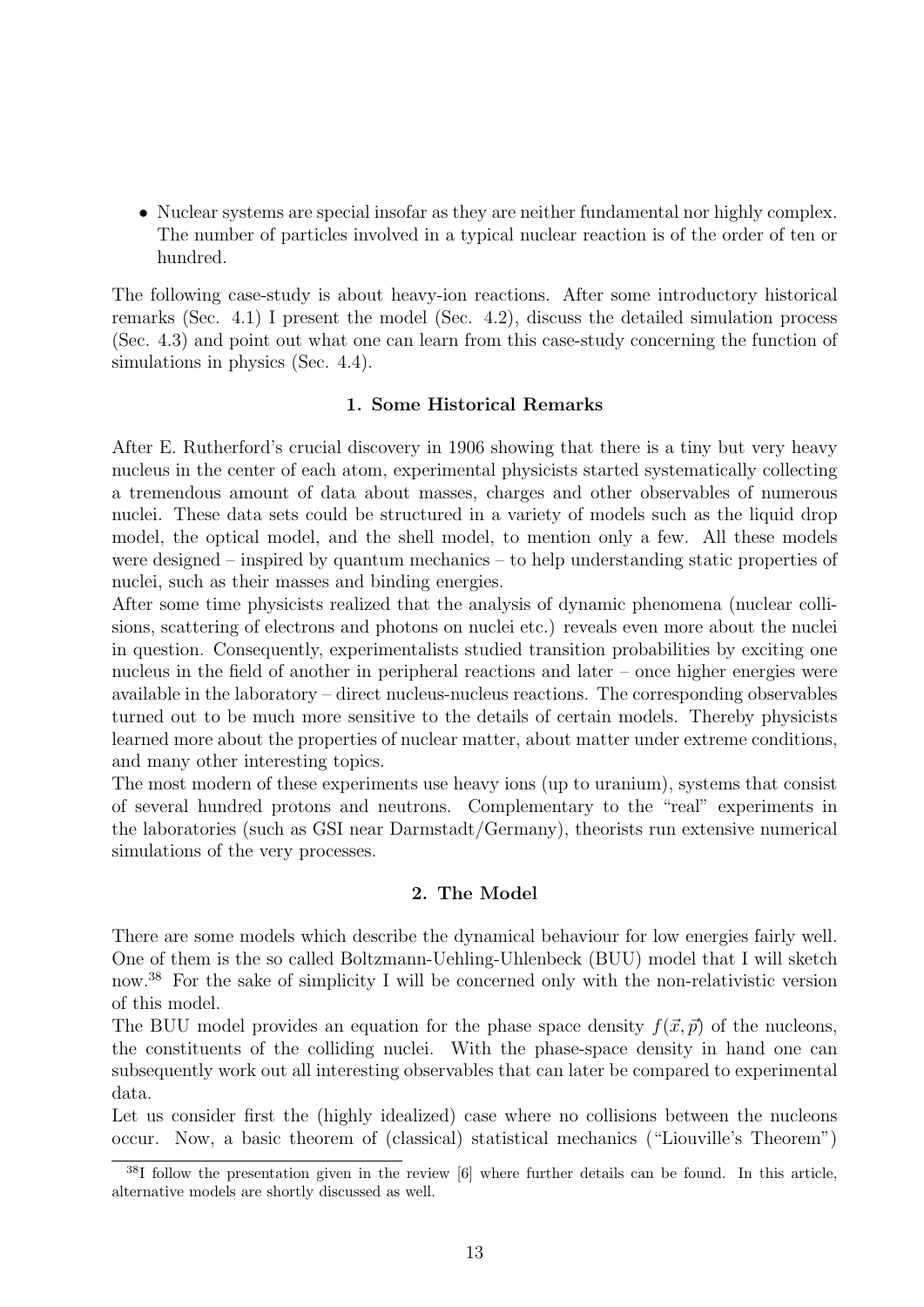demands that  $f(\vec{x}, \vec{p})$  has to be a constant in time:

$$
\frac{df}{dt} = \sum_{i=1}^{3} \left[ \frac{\partial f}{\partial p_i} \frac{dp_i}{dt} + \frac{\partial f}{\partial q_i} \frac{dq_i}{dt} \right] + \frac{\partial f}{\partial t} = 0
$$

Including the general Hamilton equations of classical (!) mechanics (with a position and momentum dependent mean field potential  $U(\vec{x}, \vec{p})$ , one obtains the Vlasov equation:

$$
\left[\partial_t + (\vec{\nabla}_p U)\vec{\nabla}_x - (\vec{\nabla}_x U)\vec{\nabla}_p\right]f(\vec{x}, \vec{p}) = 0
$$

The Vlasov equation describes the time evolution of the phase space density in the presence of the mean field  $U(\vec{x}, \vec{p})$ . This mean field results from a self consistent treatment of the motion of the particles.

Thus far there are no collisions in the model. Besides, this treatment is completely classical. However, it is sometimes argued that quantum mechanical interactions alone are responsible for the generation of the mean field potential  $U(\vec{x}, \vec{p})$ . The rest can be understood using classical physics.

Now it is clear that in a real heavy-ion reaction there are also collisions between the individual nucleons. Formally, the right hand side of the last equation does not vanish once collisions are taken into account. Particles can be scattered into another phase-space cell or scattered out of one respectively. Considering only two-body collisions one gets the BUU equation:

$$
\left[\partial_t + (\vec{\nabla}_p U)\vec{\nabla}_x - (\vec{\nabla}_x U)\vec{\nabla}_p\right]f(\vec{x}, \vec{p}) =
$$

$$
\frac{4}{(2\pi)^3} \int d^3p_1 d^3p' d\Omega \ v \frac{d\sigma}{d\Omega} \ \delta(\vec{p} + \vec{p}_1 - \vec{p}' - \vec{p}'_1)
$$

$$
\left[f(\vec{x}, \vec{p}')f(\vec{x}, \vec{p}'_1)(1 - f(\vec{x}, \vec{p})) (1 - f(\vec{x}, \vec{p}_1))\right]
$$

$$
-(f(\vec{x}, \vec{p})f(\vec{x}, \vec{p}_1)(1 - f(\vec{x}, \vec{p}')) (1 - f(\vec{x}, \vec{p}'_1)) )
$$

This equation governs the time evolution of the phase space density  $f(\vec{x}, \vec{p})$  in the presence of the mean field potential  $U(\vec{x}, \vec{p})$  and two-particle collisions. The term on the right hand side is the so called *collision term.*  $d\sigma/d\Omega$  is the corresponding two-particle collision cross section. We will come back to it below. The factors of the form  $(1 - f(\vec{x}, \vec{p}))$  in the collision term take the Pauli principle into account, guaranteeing that no two particles occupy the same phase-space cell. This is in fact the only place where quantum mechanics explicitly enters the scene.

It is important to point out the different ingredients of the BUU-equation:

- 1. The gross structure of the BUU equation is a general demand of statistical physics that acts as a background theory.
- 2. The collision term is modeled in order to respect features of quantum mechanics.
- 3. Two components of the BUU model are fed in by other models: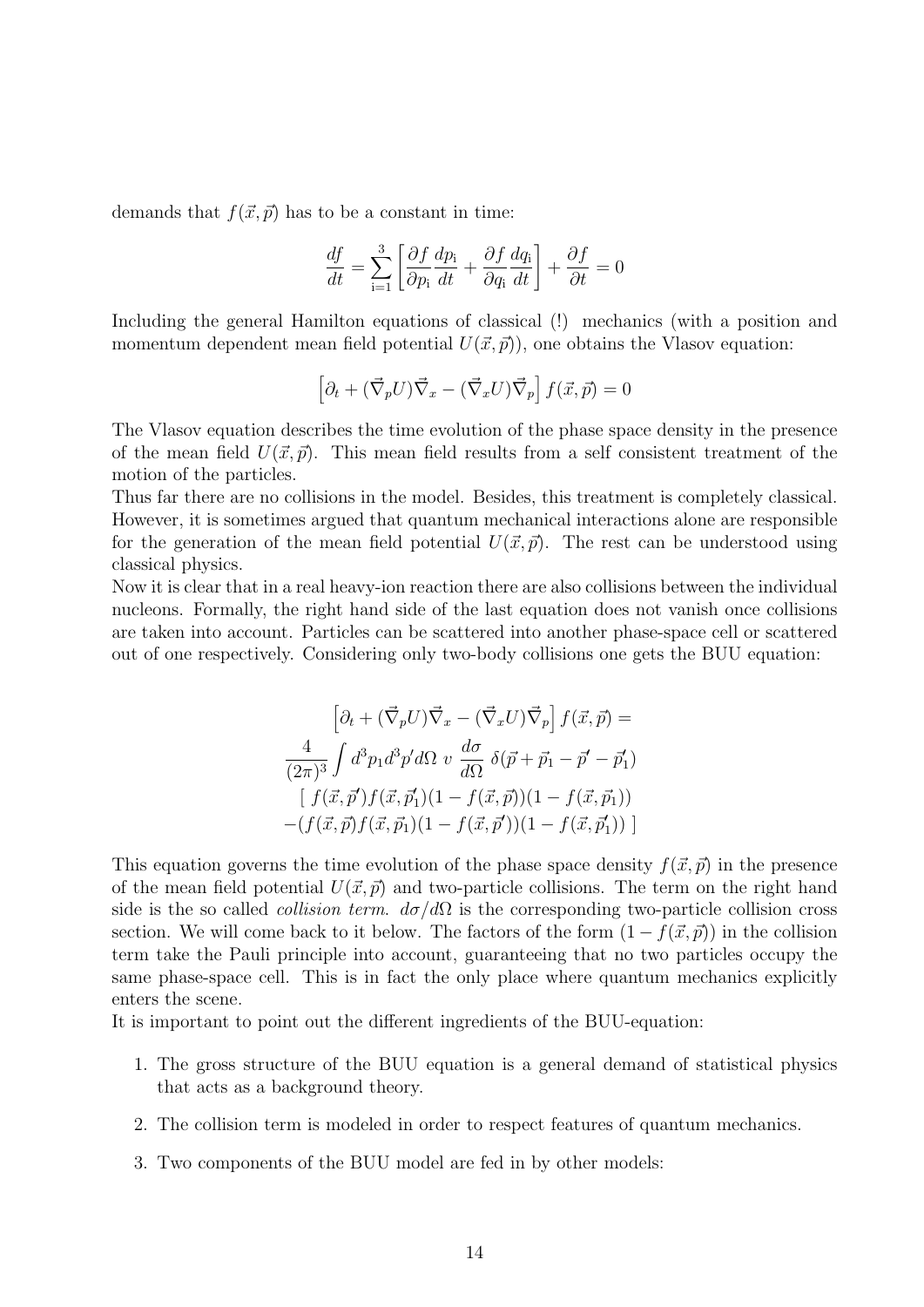(a) The mean-field potential

$$
U(\vec{x}, \vec{p}) = A\left(\frac{\rho(\vec{x})}{\rho_0}\right) + B\left(\frac{\rho(\vec{x})}{\rho_0}\right)^{\sigma}
$$

$$
+ 2\frac{C}{\rho_0} \int d^3p' \frac{f(\vec{x}, \vec{p}')}{1 + (\frac{\vec{p} - \vec{p}'}{\Lambda})^2} ,
$$

where A, B, C,  $\Lambda$  and  $\sigma$  are constants, is suggested by nuclear structure calculations. These parameters reflect static properties of the nuclei. It is therefore essential for the later simulation of heavy-ion reactions to have a solid description of the relevant nuclei at rest.

(b) The "elementary" cross section  $d\sigma/d\Omega$  is either taken from "fundamental" calculations in the framework of quantum field theory or it is just extracted from experimental data (data fits).

Thus, our (dynamic) model is a complicated combination of an inhomogenious set of theories and model assumptions: Simulations are an interplay between "real" experiments and theoretical considerations.

#### 3. The Simulation-Procedure

The BUU equation describes the full dynamics of the model system. The equations are, of course, not analytically solvable. In order to solve them, theoretical physicists use what I call a meta-simulation. Applying the test-particle method one approximates the continuous phase space density  $f(\vec{x}, \vec{p})$  by a phase space density of a large number of imaginary test-particles with phase-space coordinates  $(\vec{x}_i(t), \vec{p}_i(t))$ , i.e.

$$
f(\vec{x}, \vec{p}) = \frac{1}{N} \sum_{i=1}^{NA} \delta(\vec{x} - \vec{x}_i(t)) \delta(\vec{p} - \vec{p}_i(t)) .
$$

 $N$  is the number of test particles per nucleon and  $A$  is the total number of nucleons described by  $f(\vec{x}, \vec{p})$ .

With this *ansatz*, the BUU equation can be solved numerically. One finally obtains a sequence of phase-space density profiles that imitate the real process in the laboratory.

The philosopher S. Toulmin stated that it is a typical feature of a model that it "suggests" how to extend it.

It is in fact a great virtue of a good model that it does suggest further questions, taking us beyond the phenomena from which we began, and tempts us to formulate hypotheses which turn out to be experimentally fertile.<sup>39</sup>

Like any good model, the BUU-model has also been extended in several directions:

 $39[47]$ , p. 38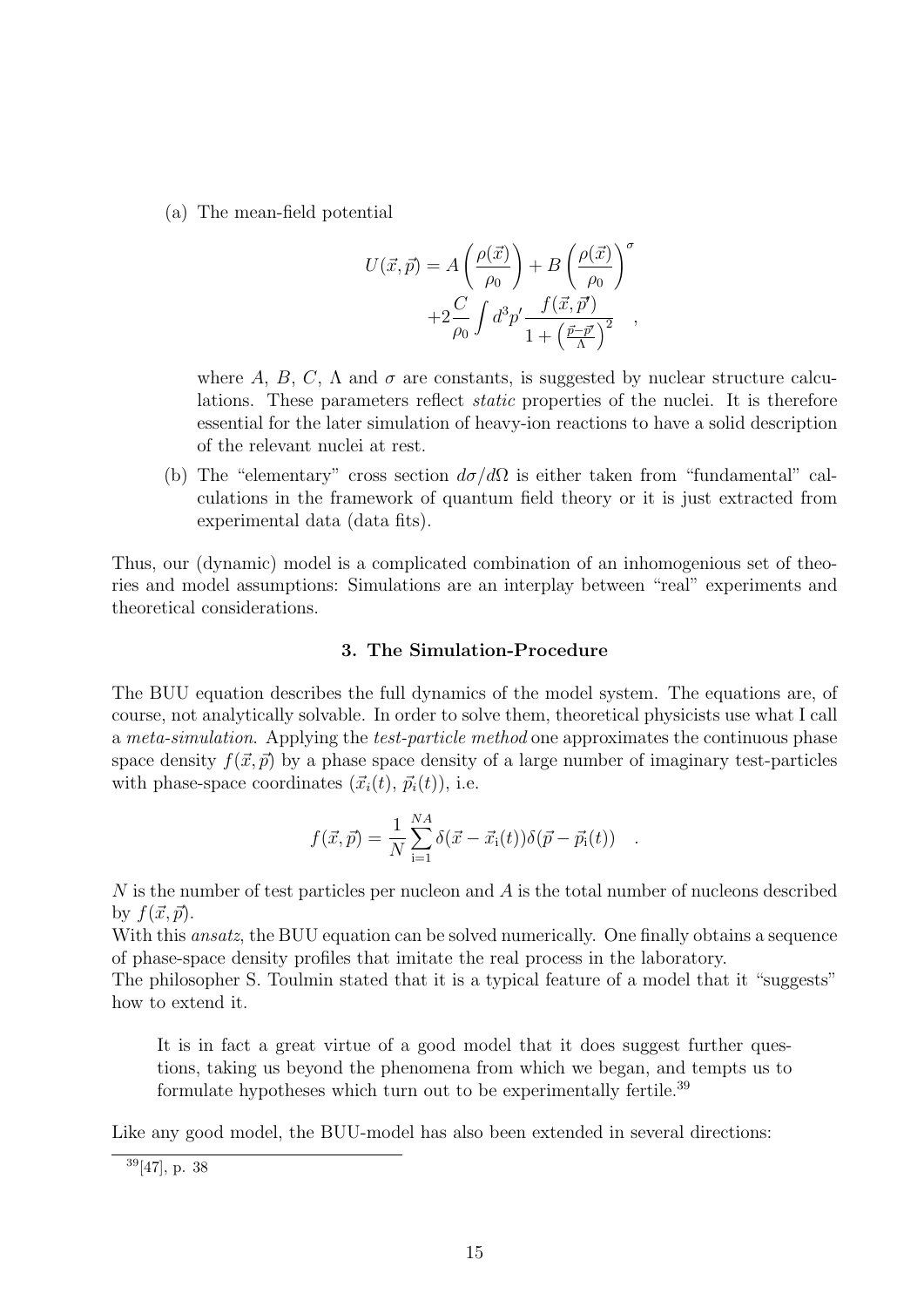## 1. Relativistic Formulation

In order to study heavy-ion collisions with collision energies above, say, 1 GeV it is necessary to make the model consistent with relativity. The result is the RBUU (=relativistic BUU) model [6]. These investigations were initiated once experimentalists were able to produce heavy-ion beams with such high energies. Before this energy regime was experimentally accessible nobody thought seriously about developing a relativistic extension of the model.<sup>40</sup> This again stresses the main motivation for those studies: phenomenological success. Deeper theoretical understanding can only be gained by carefully analyzing and simulating thorough experimental studies.

2. Many Particle Scattering

There is no reason why only two-particle collisions should show up. It is natural to also include three and more particle scattering effects [6]. This, however, makes the model much more complicated and – in a way – less intuitive.

3. Inclusion of Particle Production Mechanisms

At very high energies new particles, such as strange mesons and other exotic particles, are produced in heavy-ion reactions. The different production rates strongly depend on the explicit structure of the interaction. Since electromagnetic interactions are well known it is especially interesting to study the production of electron-positron pairs and photons. So theorists hope to determine properties of the still (almost) unknown structure of the strong nuclear interactions.

## 4. Discussion

Having introduced the BUU model and the procedure how to simulate heavy-ion reactions with its help, I shall now identify the motives to run simulations in the process of investigating the physics of heavy ions.

First of all, simulations of this kind are, so far, the best one can do as a theorist. It is impossible to derive cross section and related observables from first principles. The systems are too complex and we do not yet know exactly how the strong force works. Because of the complexity of the problem it may be seriously doubted that one can ultimately learn something about the nature of the strong force. However, experiments are surely not compatible with every assumed force.

What one can learn from these studies is the relevance of certain physical processes. Is it possible to generate the spectra etc. by neglecting three-particle scatterings?

The following more general claims about simulations can be extracted from our discussion of the BUU model. Performing simulations is an intermediate step between theoretical and experimental work. They are inspired by experimental findings as well as by theoretical principles. On the other hand, simulations help both theoretical and experimental physicists. Computer simulations (e.g. of the BUU type) help theorists to

1. develop an understanding of the relevant processes by calculating "macroscopic" properties (cross-sections etc.) from some assumed microscopic dynamics.

In our example scientists study details of nuclear dynamics.

<sup>40</sup>See also R. Giere's insightful remarks in [18], p. 185.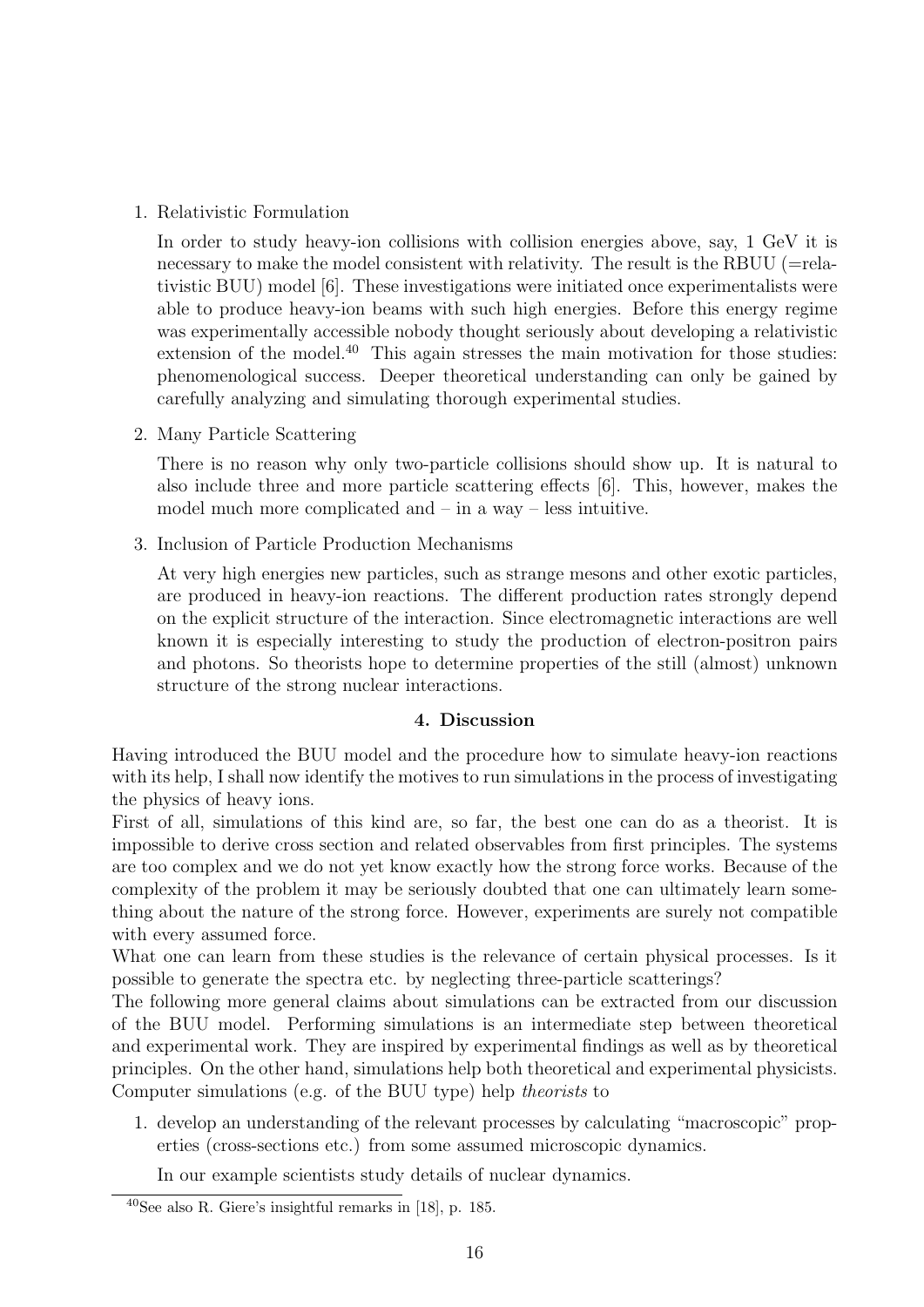2. develop new models.

In our example theorists try to discover regularities by varying the model parameters. These regularities may serve as an input ("model assumptions") in a modified model.

3. perform numerical experiments.

In our example scientists do, for example, interpolate between known data regimes or extrapolate into regions that are experimentally inaccessible (such as the physics inside a supernova).

Computer simulations help experimentalists to

1. design new experiments.

Experiments in nuclear and particle physics are so cost-intensive that it is common to perform detailed simulations in advance in order to determine the "best" experimental setup. Simulations help, e.g., to find the optimal detector location and to single out the best suited nuclear system for real experiments.

2. interpret real experiments.

For given experimental data in high-energy physics (cross-sections etc.) researchers wish to know what part of the spectrum is simply "background". The contributions of those processes can be readily determined in computer simulations and then subtracted. What remains is the result of nontrivial dynamic interactions.

Summing up, this example demonstrates the involved interplay between fundamental theoretical concepts, model-inspired assumptions about the detailed dynamics and experimental inputs in a typical computer simulation in physics. An essential prerequisite for the phenomenological success of these simulations is definitely that the static aspects of nuclei are (theoretically) well under control.

# 5 Conclusions

In this paper, I proposed and explicated the following definition of a simulation: A simulation imitates one process by another process. The basis of a simulation is a dynamic model that specifies – besides some static properties – assumptions about the time evolution of the considered object or system. There are simulations that assume a continuous dynamics, and others that assume a discrete one. The first are formulated in the language of differential equations, the latter in the language of cellular automata (CA). Both types of simulations are applied in the natural as well as in the social sciences. So far, natural scientists (especially physicists) still prefer models based on differential equations, while social scientists frequently employ CA's that reflect the essential decision aspect right from the beginning.

Besides this difference there are many parallels between the various sciences concerning the question why simulations are an important tool at all. This is why the focus of this paper is on the function of simulations in the research process. Besides their pragmatic function to supply a description of the time evolution of a real system, simulations serve to perform numerical experiments that allow the extrapolation of data into experimentally inaccessible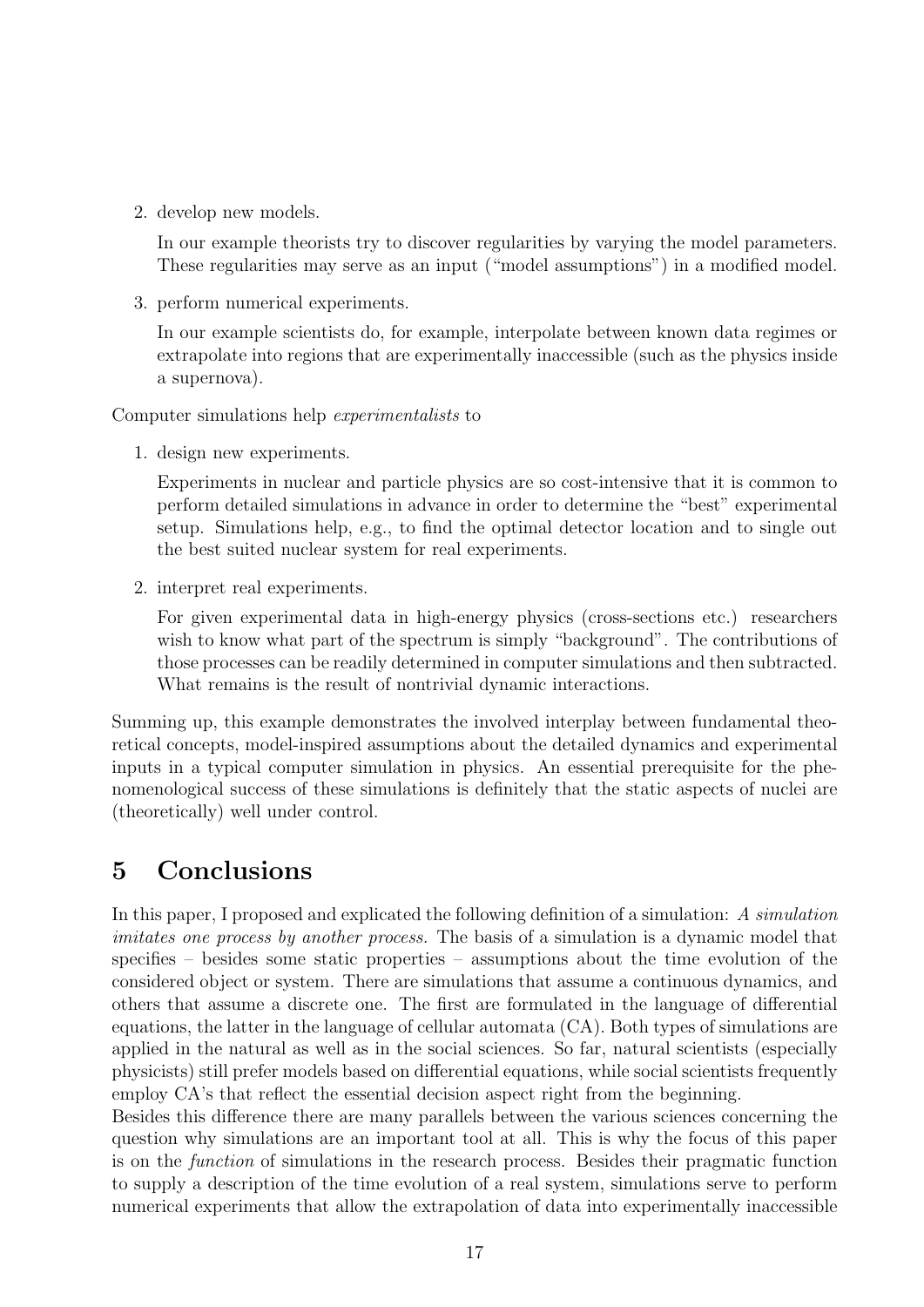realms, they support experiments and provide useful heuristics to develop new models and – maybe – theories.

The final case-study from nuclear physics demonstrates that simulations in physics are often deeply grounded in models of the static aspects of the system whose time evolution is now in question. These static models are often well-established in physics, providing a solid basis for the dynamic part. The dynamic parts of the model assumptions is often severely constrained by the demands of statistical physics (such as Liouville's Theorem). However, there are still many free parameters that have to be (or can be) adjusted to experimental data.

Obviously, life is much harder for the social scientist. There are neither good descriptions of static aspects (if they make sense at all), nor are there generally accepted hypotheses for the details of the dynamics.

There is substantial evidence that computer simulations will become even more powerful in the foreseeable future. Progress in this field, at least progress in the descriptive power of computer simulations, is closely linked to progress in the development of new generations of high-powered computer systems. However, simultaneous progress in *understanding* natural and social phenomena can only be achieved when we use this mighty tool properly.

# References

- [1] P. Achinstein. Concepts of Science. The John Hopkins Press, Baltimore, 1968.
- [2] P. Anderson, K. Arrow and D. Pines (eds.). The Economy as an Evolving Complex System. Addison-Wesley, Redwood City, 1988.
- [3] V. Barger, T. Gottschalk and F. Halzen (eds.). Physics Simulations at High Energy. World Scientific, Singapore, 1986.
- [4] J. Barrow and F. Tipler. The Anthropic Cosmological Principle. Clarendon Press, Oxford, 1986.
- [5] K. Binder and D. Heermann. Monte Carlo Simulation in Statistical Physics. Springer, Berlin, 1988.
- [6] B. Blättel, V. Koch and U. Mosel. Transport-Theoretical Analysis of Relativistic Heavy-Ion Collisions. Reports on Progress in Physics, 56:1, 1993.
- [7] R.B. Braithwaite. Scientific Explanation. Cambridge UP, Cambridge, 1964.
- [8] M. Bunge. Scientific Research II. Springer-Verlag, Berlin, 1967.
- [9] M. Bunge. Analogy, Simulation, Representation. Revue internationale de philosophie, 87:16–33, 1969.
- [10] M. Bunge. Method, Model, and Matter. D. Reidel, Dordrecht, 1973.
- [11] R. Carnap. Foundations of Logic and Mathematics. International Encyclopaedia of Unified Science 1, No. 3. The University of Chicago Press, Chicago, 1939.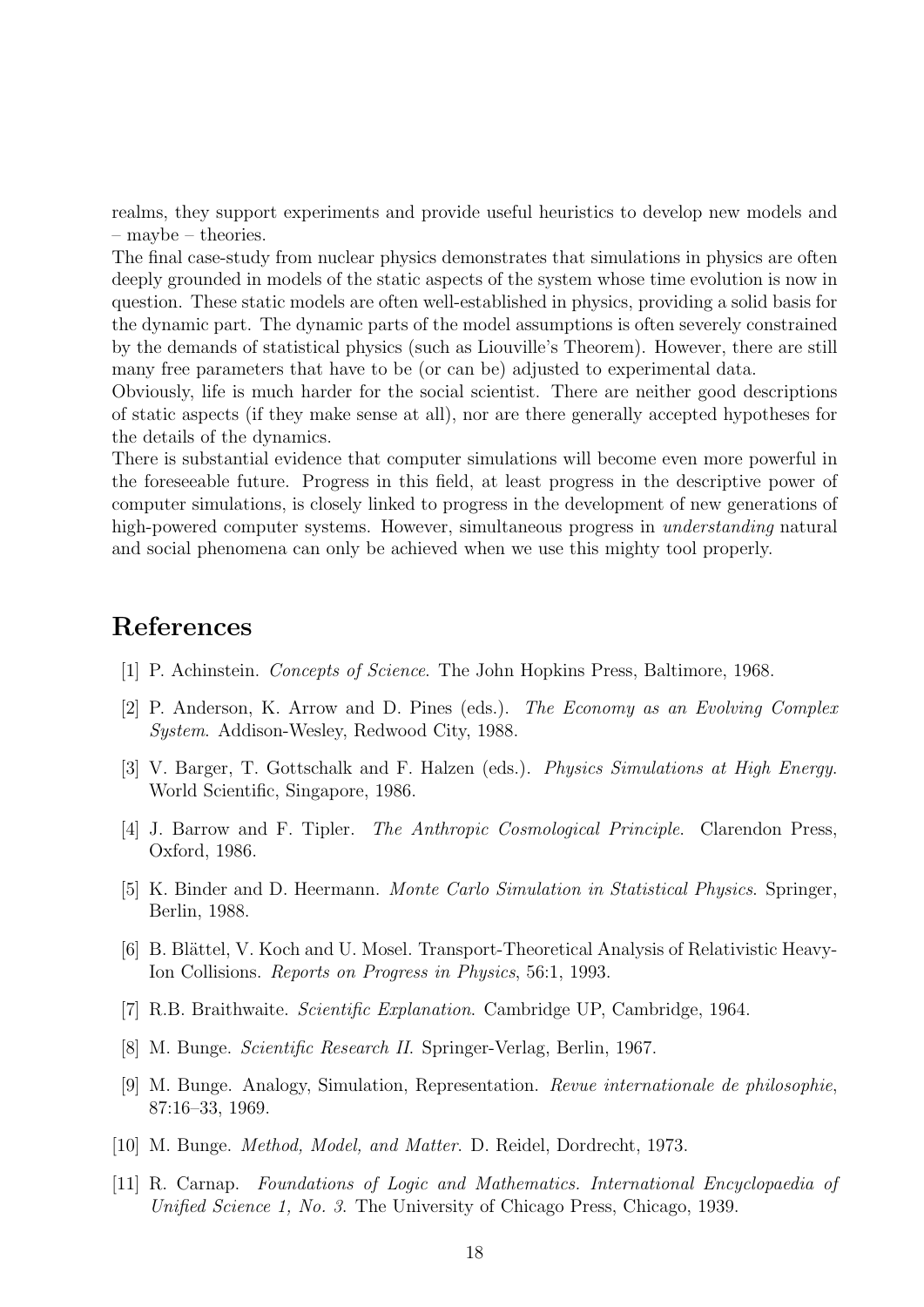- [12] N. Cartwright. How the Laws of Physics Lie. Clarendon Press, Oxford, 1983.
- [13] N. Cartwright, T. Shomar and M. Suárez. The Tool Box of Science: Tools for the Building of Models with a Superconductivity Example. In [24], 137–149.
- [14] N. de Marchi and M. Blaug. Appraising Economic Theories. Billing & Sons, Worcester, 1991.
- [15] M. Eigen and P. Schuster. The Hypercycle: A Principle of Natural Self-Organization. Springer, Berlin, 1979.
- [16] A. Franklin. The Neglect of Experiment. Cambridge University Press, Cambridge, 1986.
- [17] P. Galison. How Experiments End. The University of Chicago Press, Chicago, 1987.
- [18] R. Giere. Explaining Science. The University of Chicago Press, Chicago, 1988.
- [19] H. Guetzkow, P. Kotler and R. Schultz (eds.). Simulations in Social and Administrative Science: Overview and Case-Examples. Prentice-Hall, Englewood Cliffs, N.J., 1972.
- [20] I. Hacking. Representing and Intervening. Cambridge UP, Cambridge, 1983.
- [21] S. Hartmann. Models as a Tool for Theory-Construction: Some Strategies of Preliminary Physics. In [24], 49–67.
- [22] D. Hausman. The Inexact and Separate Science Economics. Cambridge University Press, Cambridge, 1992.
- [23] R. Hedrich. Komplexe und fundamentale Strukturen. Grenzen des Reduktionismus. B.I. Verlag, Mannheim, 1990.
- [24] W. Herfel, W. Krajewski, I. Niiniluoto and R. Wójcicki (eds.). *Theories and Models* in Scientific Processes  $(= Pozna\hat{n}$  Studies in the Philosophy of the Sciences and the Humanities 44). Rodopi, Amsterdam, 1995.
- [25] C. Hermann and M. Hermann. An Attempt to Simulate the Outbreak of World War I. In [19], 340–363.
- [26] M. Hesse. Models and Analogies in Science. University of Notre Dame Press, Notre Dame, 1970.
- [27] P. Hoyningen-Huene und G. Hirsch (eds.). Wozu Wissenschaftsphilosophie? de Gruyter, Berlin, 1988.
- [28] P. Humphreys. Computer Simulations. In A. Fine, M. Forbes and L. Wessels (eds.), PSA 1990, Vol. 2, 497–506, East Lansing, 1991.
- [29] P. Humphreys. Numerical Experimentation. In P. Humphreys (ed.), Patrick Suppes: Scientific Philosopher, Vol. 2, 103–121, Dordrecht, 1994.
- [30] P. Humphreys. Computational Empiricism. Foundations of Science, 1:119–130, 1995.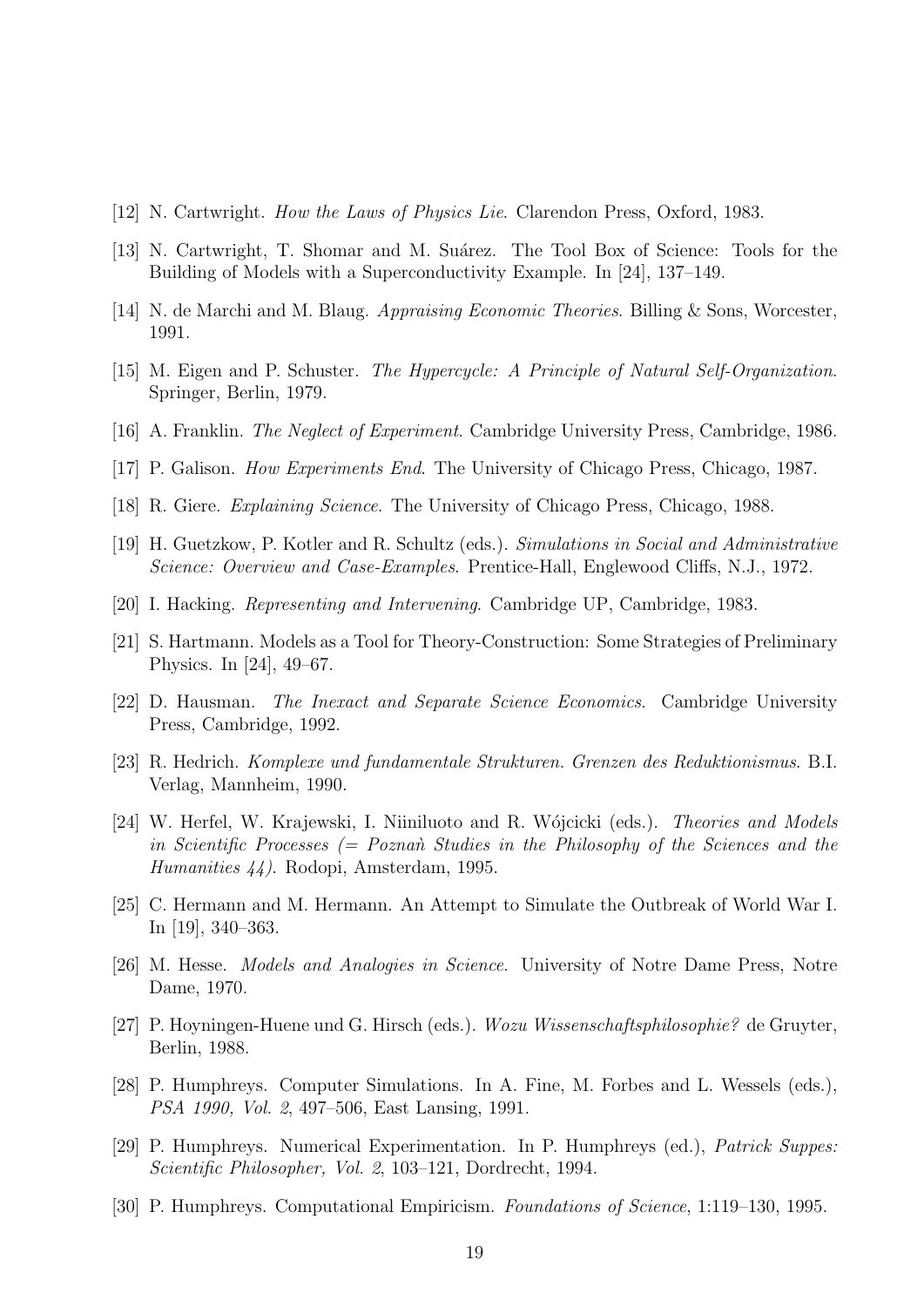- [31] R. Kippenhahn and A. Weigert. Stellar Structure and Evolution. Springer, Berlin, <sup>2</sup>1991.
- [32] R. Laymon. Idealizations and the Testing of Theories by Experimentation. In P. Achinstein, O. Hannaway (eds.), Observation, Experiment, and Hypothesis in Modern Physical Science, 127–146, Cambridge, Mass., 1985.
- [33] R. Laymon. Computer Simulations, Idealizations and Approximations. In A. Fine, M. Forbes and L. Wessels (eds.), PSA 1990, Vol. 2, 519–534, East Lansing, 1991.
- [34] W.H. Leatherdale. *The Role of Analogy, Model and Metaphor.* North-Holland, Amsterdam, 1974.
- [35] H. Lind. A Note on Fundamental Theory and Idealization in Economics and Physics. British Journal for the Philosophy of Science, 44:493–503, 1993.
- [36] E. Nagel. The Structure of Science. Harcourt, Brace & World, New York, 1961.
- [37] J. Niehans. *History of Economic Thought*. The John Hopkins University Press, Baltimore, 1990.
- [38] S. Psillos. The Cognitive Interplay between Theories and Models: The Case of 19th Century Optics. In [24], 105–133.
- [39] M. Redhead. Models in Physics. British Journal for the Philosophy of Science, 31:145– 163, 1980.
- [40] F. Rohrlich. Computer Simulation in the Physical Sciences. In A. Fine, M. Forbes and L. Wessels (eds.), PSA 1990, Vol. 2, 507–518, East Lansing, 1991.
- [41] R. Schultz and E. Sullivan. Developments in Simulation in Social and Administrative Science. In [19], 3–50.
- [42] H.A. Simon. *The Sciences of the Artificial*. MIT Press, Cambridge, Mass., 1969, <sup>2</sup>1981.
- [43] H.A. Simon. Administrative Behavior. A Study of Decision-Making Process in Administrative Organization. Macmillan, New York, 1970.
- [44] V. Smith. Economics in the Laboratory. Journal of Economic Perspectives, 8:113–131, 1994.
- [45] P. Suppes. A Comparison of the Meaning and Uses of Models in Mathematics and the Empirical Sciences. Synthese, 12: 287–301, 1960. Reprinted in H. Freudenthal (ed.), The Concept and the Role of the Model in Mathematics and Natural and Social Sciences, 163–177, Dordrecht, 1961 and in P. Suppes, Studies in the Methodology and the Foundations of Science, 10–23, Dordrecht, 1969.
- [46] W. Thompson. Notes of Lectures on Molecular Dynamics and the Wave Theory of Light. Baltimore, 1884.